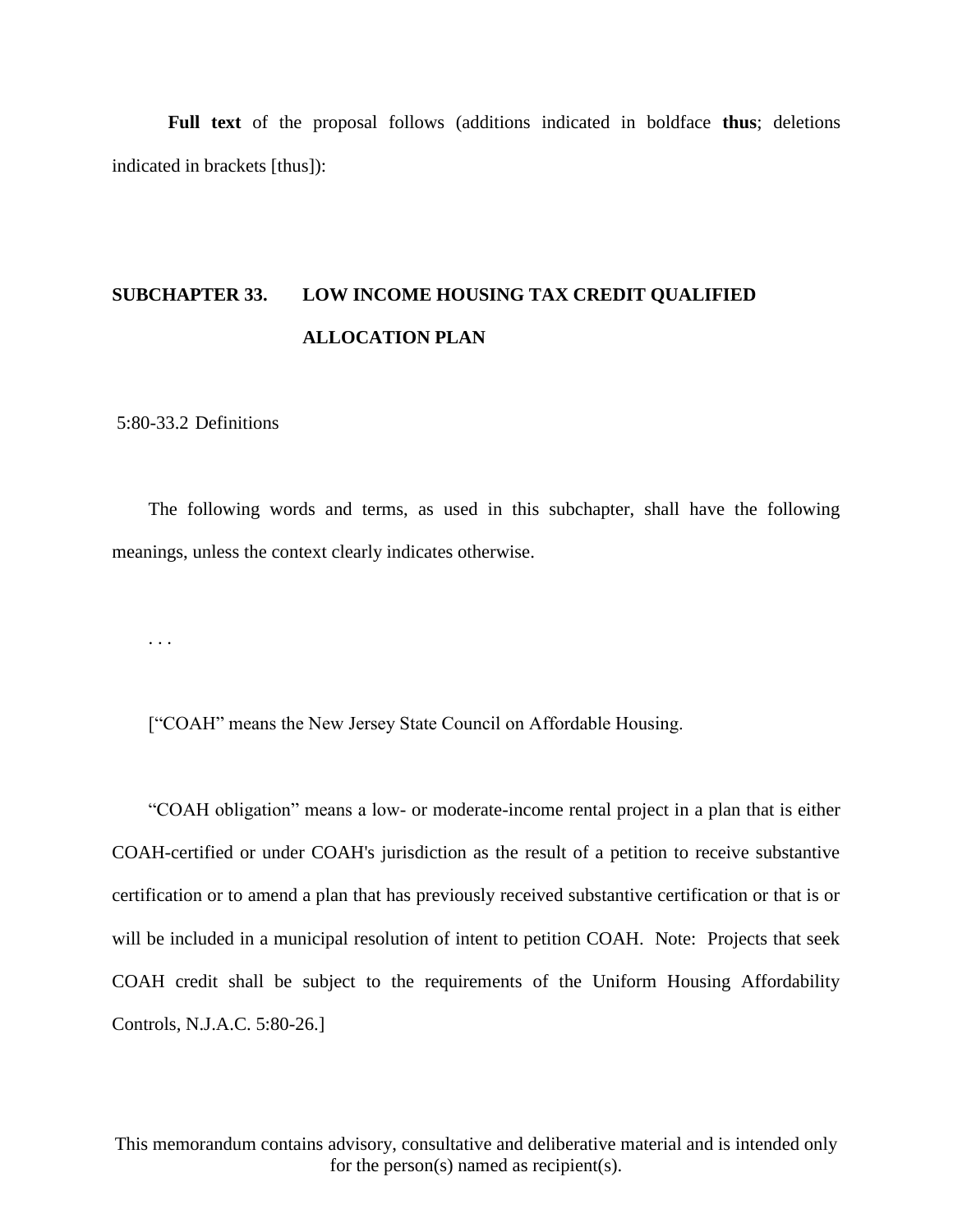["Community revitalization plan" means an adopted redevelopment plan, as defined at N.J.S.A. 40A:12A-3, or an approved neighborhood revitalization plan, as defined at N.J.S.A. 52:27D-491, that includes a subject LIHTC project within its boundaries. For purposes of this subchapter, a community revitalization plan shall include, either within the adopted redevelopment plan or the approved neighborhood revitalization plan or as a separate document, the following criteria:

. . .

1. A tax map that delineates revitalization area boundaries and locates the subject LIHTC project within the boundaries;

2. A description of the community revitalization planning process;

3. A list of stakeholders that developed the community revitalization plan;

4. A parcel map that delineates land uses and vacant buildings and lots in the target area;

5. Demographic, social and economic profiles of the revitalization area;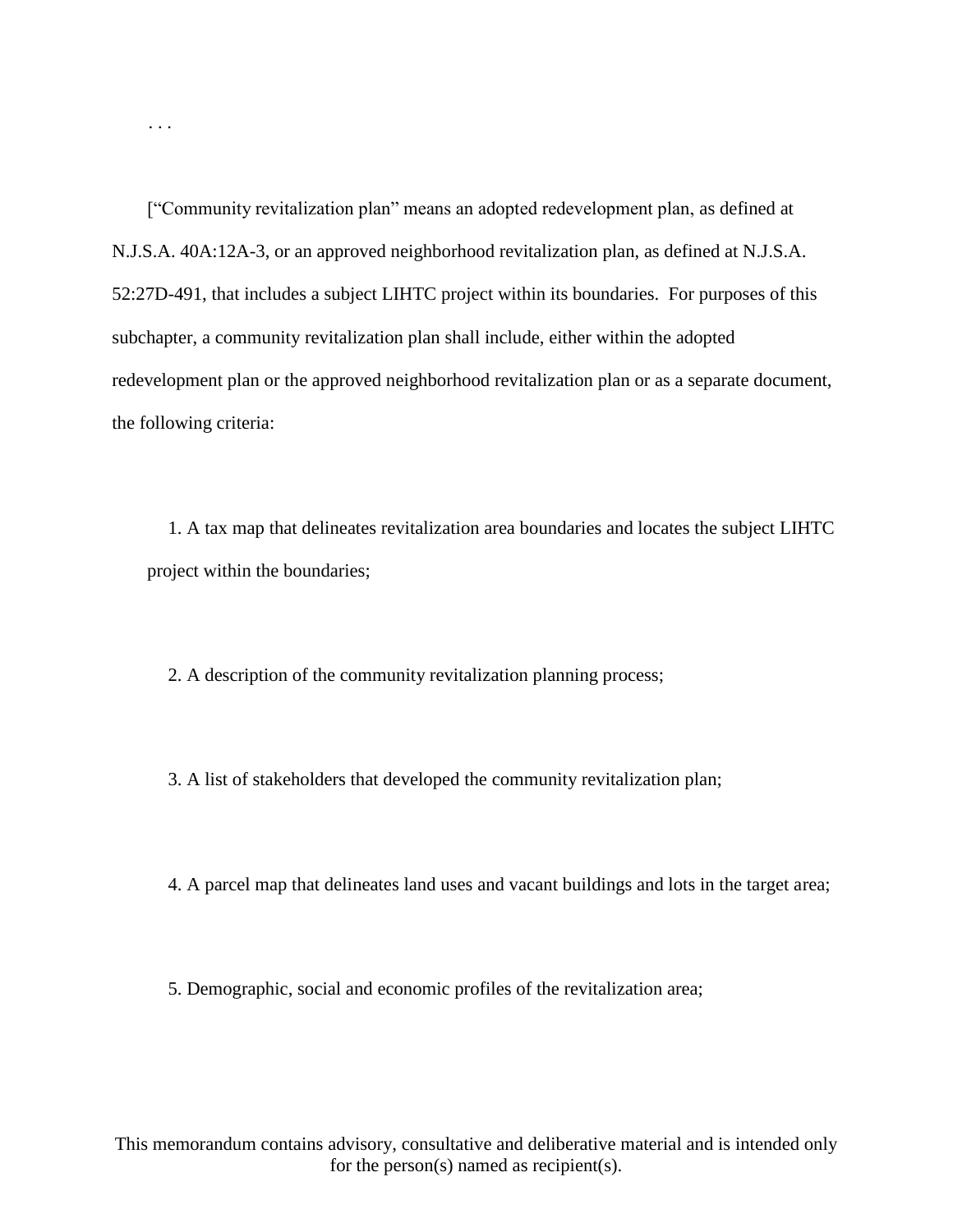6. A narrative describing the revitalization area and the long-term vision and objectives for the area;

7. A description of the subject LIHTC project and how it furthers the community revitalization plan; and

8. An implementation strategy that contains:

i. A list of organizations participating in the implementation phase of the community revitalization plan; and

ii. A list of projects, programs and steps identified in the community revitalization plan to revitalize the area.]

. . .

This memorandum contains advisory, consultative and deliberative material and is intended only for the person(s) named as recipient(s). ["Court-ordered obligation" means a low- or moderate-income rental project that is part of a judgment of repose, as defined by COAH at N.J.A.C. 5:93-1.3, or a court settlement resulting from an exclusionary zoning lawsuit. For the purpose of this definition, a project shall be deemed to be part of a judgment of repose or a court settlement if the applicant provides a letter from the Superior Court judge or special master with jurisdiction over the suit stating that the project will be included in a final judgment of repose or court settlement or if the project is included within a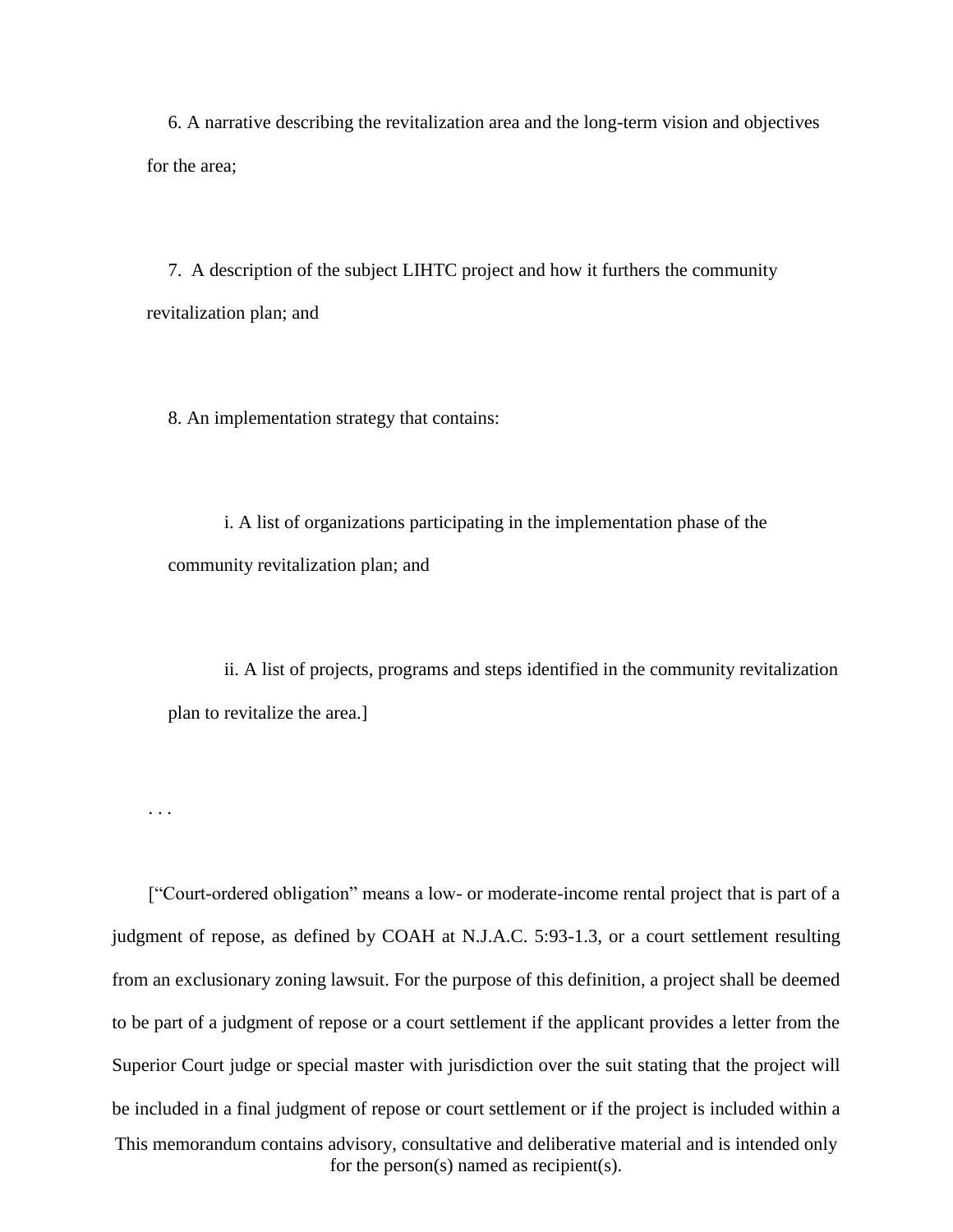municipal resolution of intent to file a declaratory judgment action with the court. Note: Projects that seek COAH credit shall be subject to the requirements of the Uniform Housing Affordability Controls (UHAC), N.J.A.C. 5:80-26.]

. . .

. . .

"Preservation Project" means an existing housing project that is at least 50 percent occupied and is at risk of losing its affordability controls or at risk of losing its level of affordability. In order to qualify for the preservation set-aside, the **proposal must be for the rehabilitation of 100 percent of the affordable units and no demolition of the existing building is permitted. The** application shall include the following:

1.-6. (No change.)

"Qualified nonprofit organization" means, pursuant to Section 42(h)(5)(B) of the Code, an entity that owns an interest in the project (directly or through a partnership) and materially participates (within the meaning of Section 469(h) of the Code) in the development and operation of the project throughout the compliance period and is not affiliated with or controlled by a for-profit organization.

1.-2. (No change.)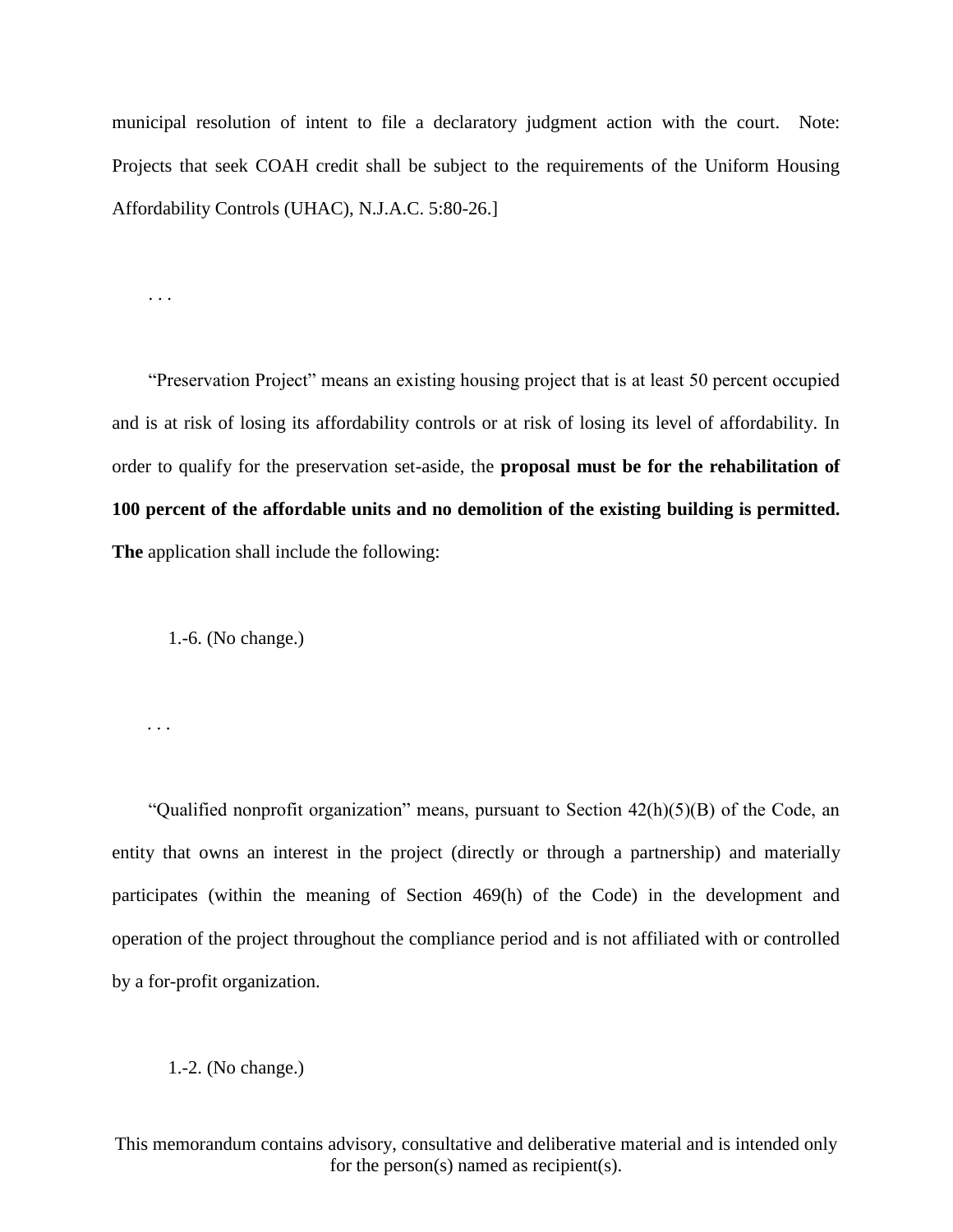The [nonprofit set-aside and] nonprofit points are available exclusively to Section  $501(c)(3)$ or (4) housing sponsors who comprise at least 50 percent of the general partner interest in the final ownership entity (the limited partnership). Limited liability companies and limited liability partnerships are not eligible for the [nonprofit set-aside or] nonprofit points.

In order to qualify for the [nonprofit set-aside or] nonprofit points, the application shall include:

1.-4. (No change.)

At the point the project places in service, the owner shall be required to submit an attorney opinion letter which states that neither the for-profit developer with a financial interest in the project nor any member of the investor limited partner is or has been a member of the qualified nonprofit organization's board of directors.

"Ready to grow area" means an area that has the capacity for growth and has received recognition from the State of this capacity, either through a planning process or through the presence of water supply and wastewater infrastructure to serve the project. A project shall be considered to be in a ready to grow area if it is located within at least one of the areas designated in 1 through 3 below by the tax credit application deadline:

### 1. (No change.)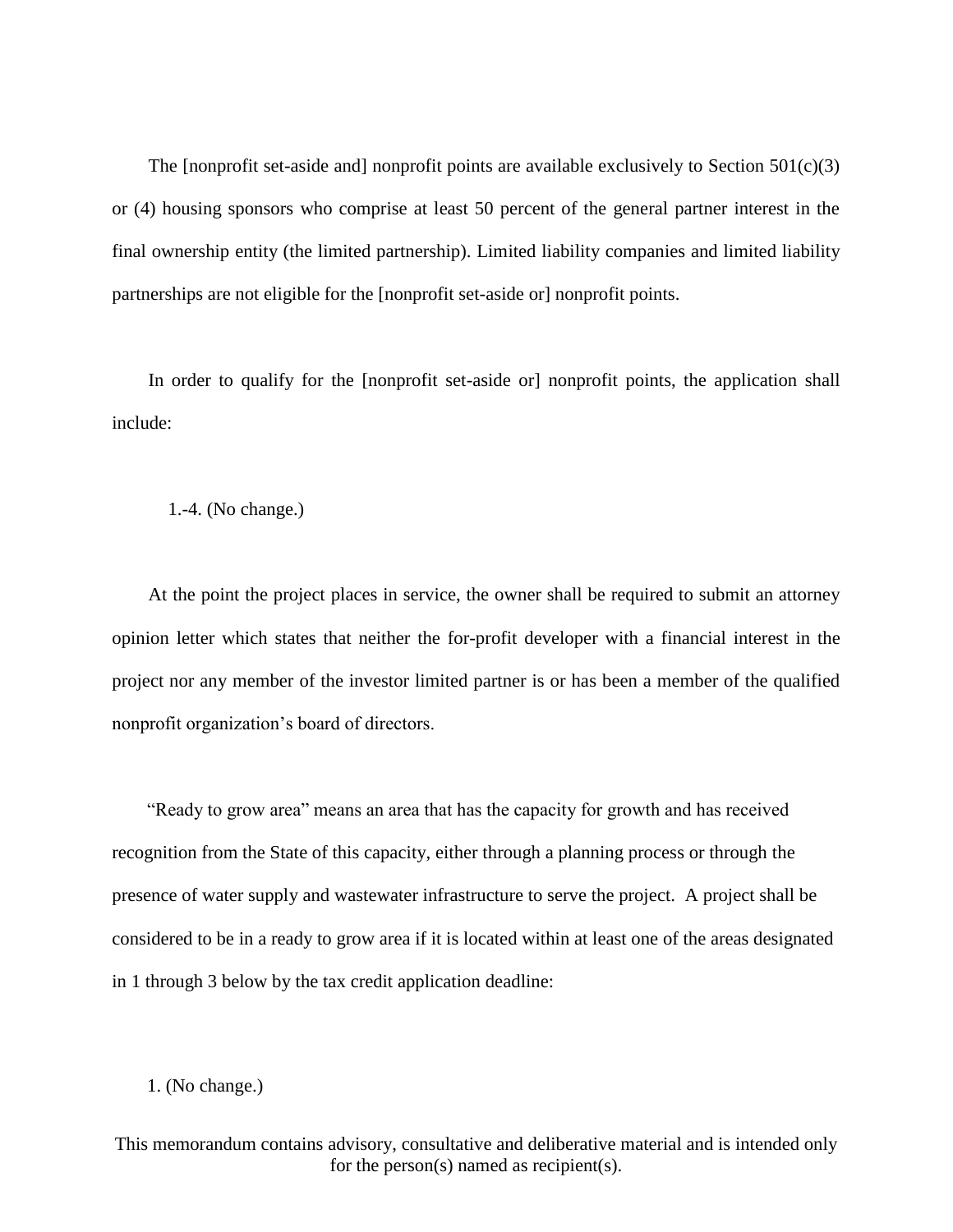2. An area designated as a smart growth area on the [Preliminary] **Draft Final** State Plan Policy Map in a county that has completed the Cross-Acceptance III Process; or

3. An area that has the water and wastewater capacity and infrastructure to serve the project and that also has at least one of the features in 3i through iv below:

i. Is an area in need of redevelopment [designated pursuant to and in accordance with N.J.S.A. 40A:12A-6] **or an area in need of rehabilitation, as those terms are defined at N.J.S.A. 40A:12A-3**;

ii.-iv. (No change.)

**"Redevelopment project" means a project located within a designated "redevelopment area," as defined at N.J.S.A. 40A:12A-3, an "area in need of rehabilitation," as defined at N.J.S.A. 40A:12A-3 or within the boundary of an approved "neighborhood revitalization plan," as defined at N.J.S.A. 52:27D-491. No later than the application deadline, the redevelopment plan must be approved by the municipal governing body or the neighborhood revitalization must be approved by the Commissioner of the Department of Community Affairs. The project must further the goals and objectives of the approved plan.**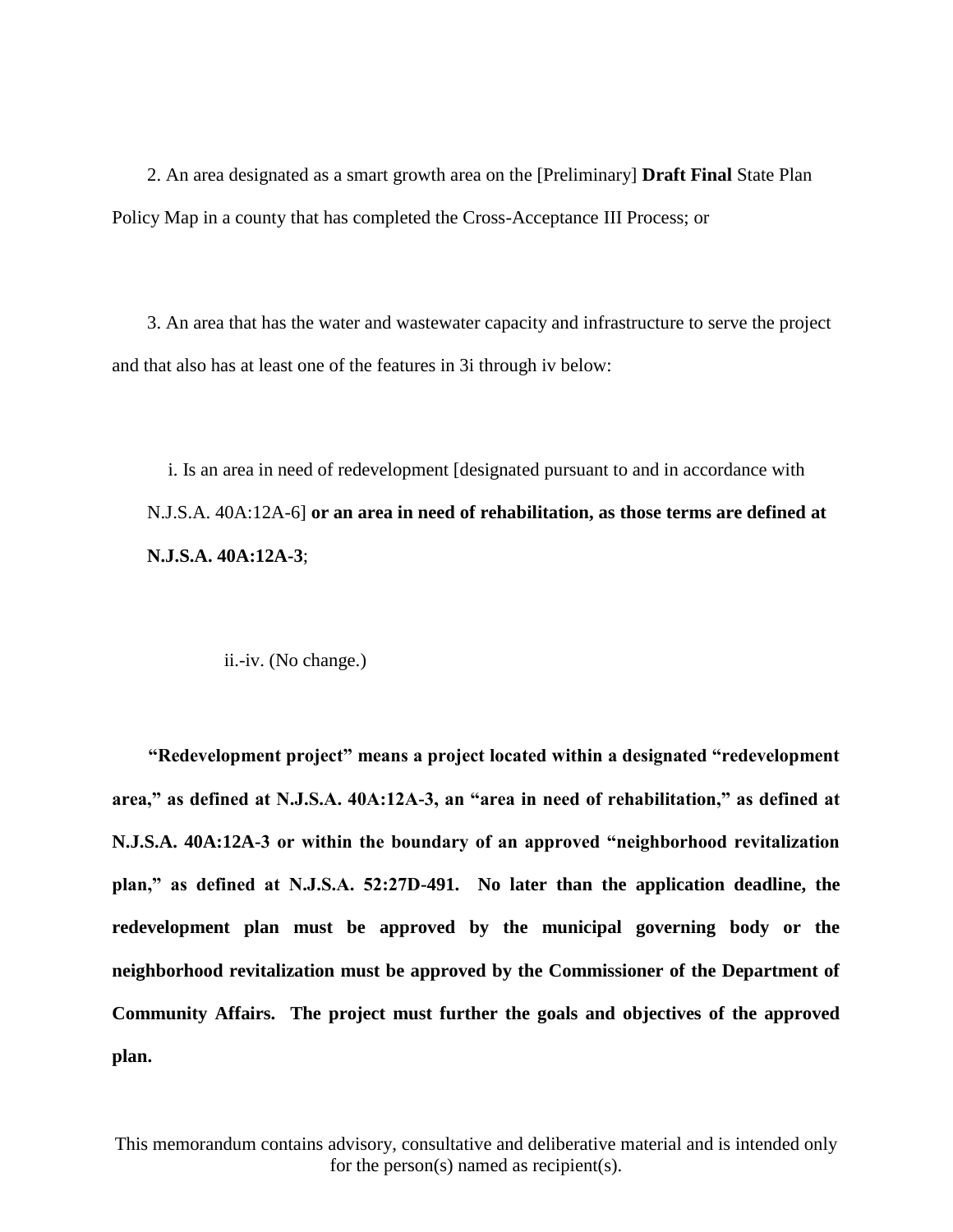**"Rehabilitation" or "rehab" means the repair, renovation, alteration or reconstruction of any building or structure.**

. . .

"Smart growth areas" means areas that promote growth in compact forms and protect the character of existing stable communities. An area shall be considered to be a smart growth area if it is within Planning Area 1, Planning Area 2 or within a Designated Center on the State Plan Policy Map.

Planning Areas are large masses of land that share a common set of conditions, such as population density, infrastructure systems, level of development or natural systems. Centers are compact forms of development that, compared to sprawl development, consume less land, deplete fewer natural resources and are more efficient in the delivery of public services. For more information about the State Development and Redevelopment Plan (State Plan), contact the New Jersey Office [of Smart Growth] **for Planning Advocacy**. The State Plan is not itself a regulation but a statement of State policy that has been adopted by the State Planning Commission pursuant to a statute to guide State, regional and local agencies in the exercise of their statutory authority.

For more information on whether a project is located within a smart growth area, visit the [smart growth locator] **site evaluator** website at [www.njlocator.gov](http://www.njlocator.gov/) or contact the NJHMFA Director of Policy and Planning at (609) 278-7400.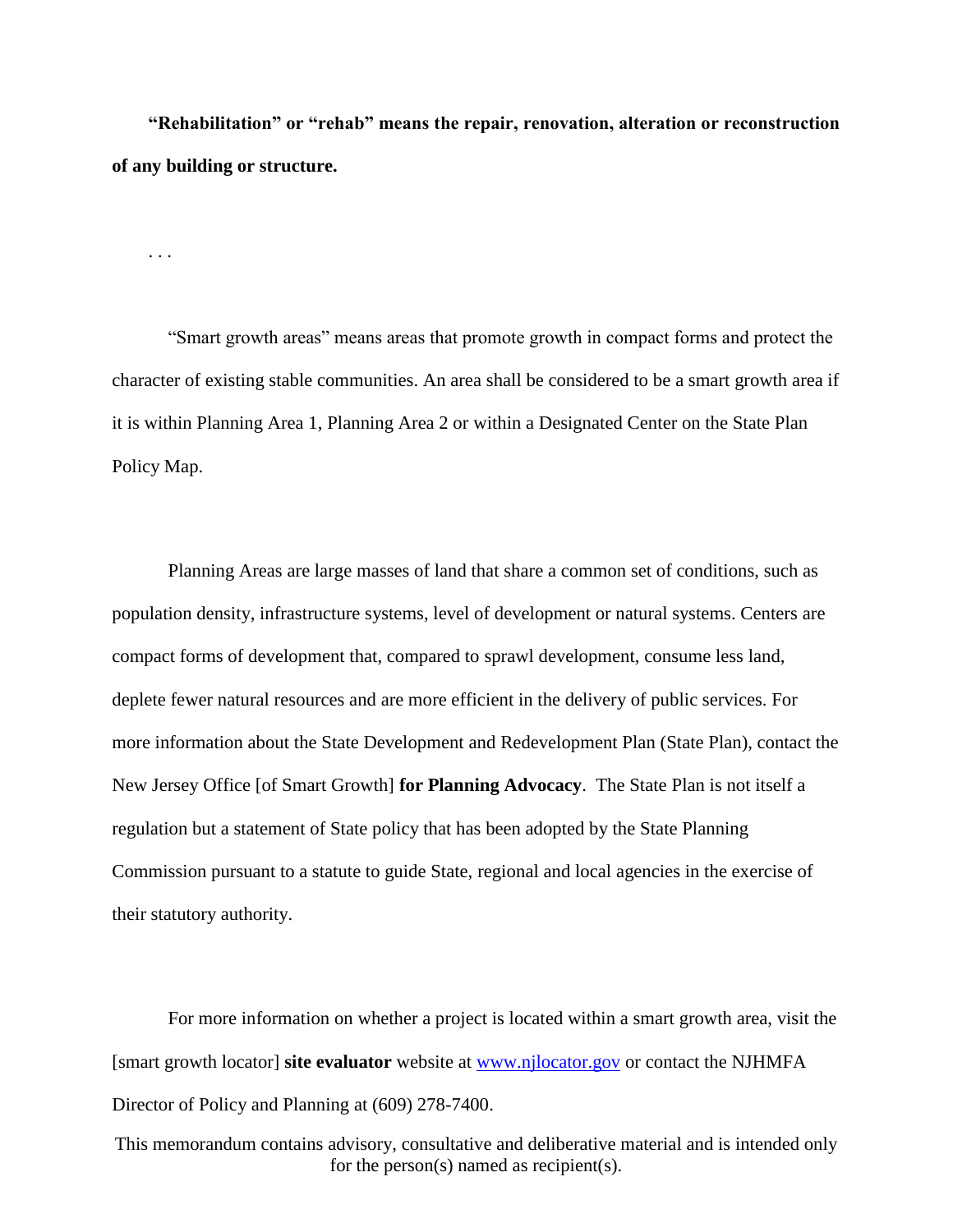**"Supportive housing population needs analysis" means a needs analysis that demonstrates the current and projected need and demand for housing for the targeted population(s). A supportive housing population needs analysis shall address the following:**

. . .

**1. The scope of the current and 15-year projected need of the target population(s) for supportive housing;**

**2. Define the market area, including sources of referrals for supportive housing;**

**3. Current and estimated population needs assessment for the defined market area. Applicants can obtain this information from Federal, State and local agencies and sources;**

**4. The estimated time it will take to fill the units;**

**5. The estimated income and sources of income for the target population(s); and**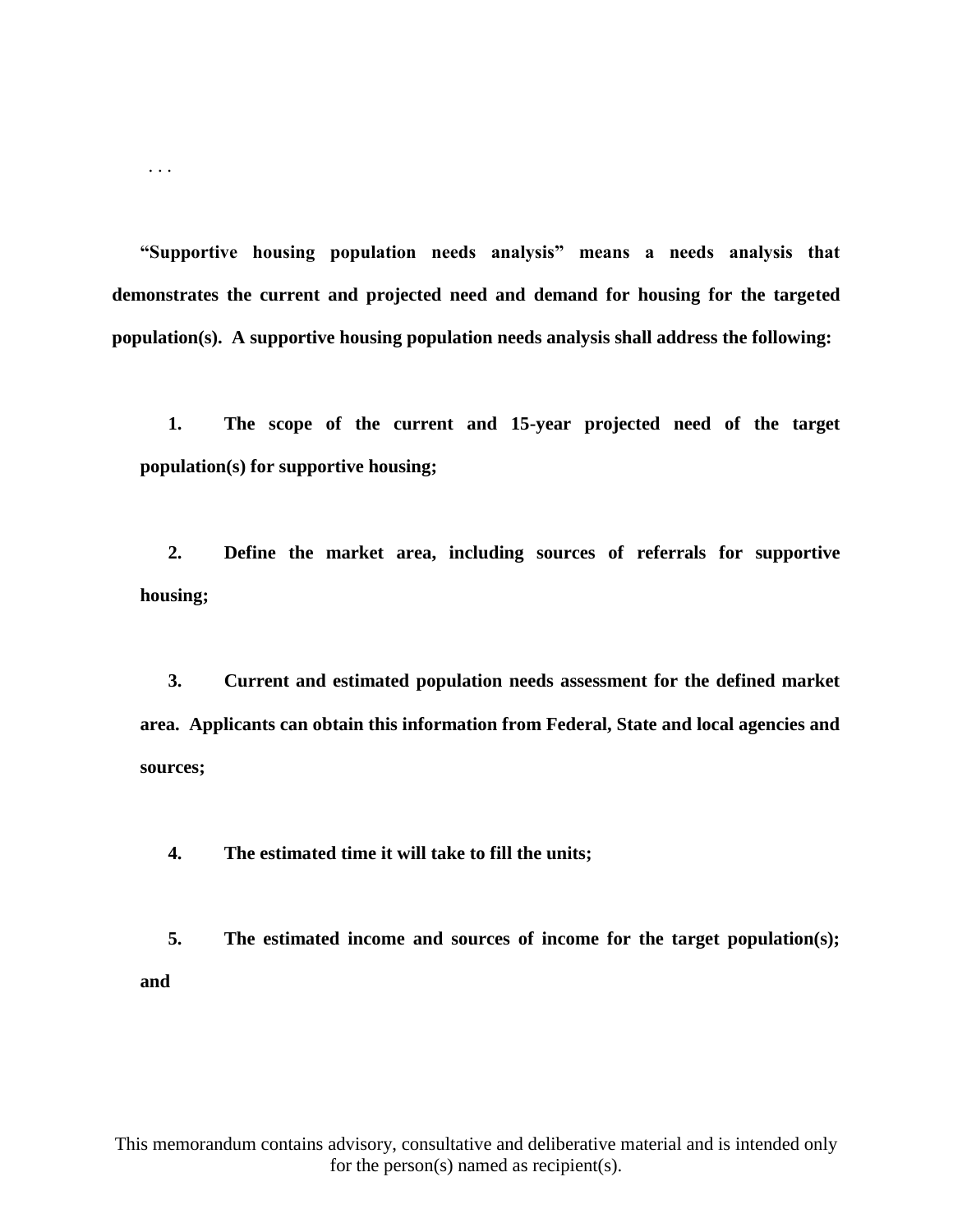## **6. The number of supportive housing and other types of designated housing serving the target population(s) in the defined market area.**

"Supportive housing project" means a project which shall rent a minimum of 10 units or 25 percent of the total project units, whichever is greater, to individuals with special needs. At a minimum, a supportive housing project must have a social service coordinator and a social services plan that addresses the needs of the identified special needs population. If a social service coordinator is being provided through a third party, then a signed agreement between the two parties is required and the coordinator must be dedicated to the tax credit project for at least 20 hours a week. Special needs populations include individuals and families who are in need of certain types of homes and/or community-based supportive services, usually on an ongoing basis, in order to remain capable of independent living in communities. Supportive services range across a wide continuum of care (such as meal preparation, assistance with housecleaning, etc.) to high level (such as substance abuse and mental health supports) to medically intense (such as skilled nursing) and will vary from person to person depending on their particular physical, psycho-social, and/or mental limitations, and may vary for one person over time. Each special needs tenant does not have to utilize all of the services provided by the project; however, the services must be available. If tenants are not utilizing the services that are available, NJHMFA may call into question whether or not the project is serving a special needs population.

Examples of supportive services include, but are not limited to, the following:

1.-12. (No change.)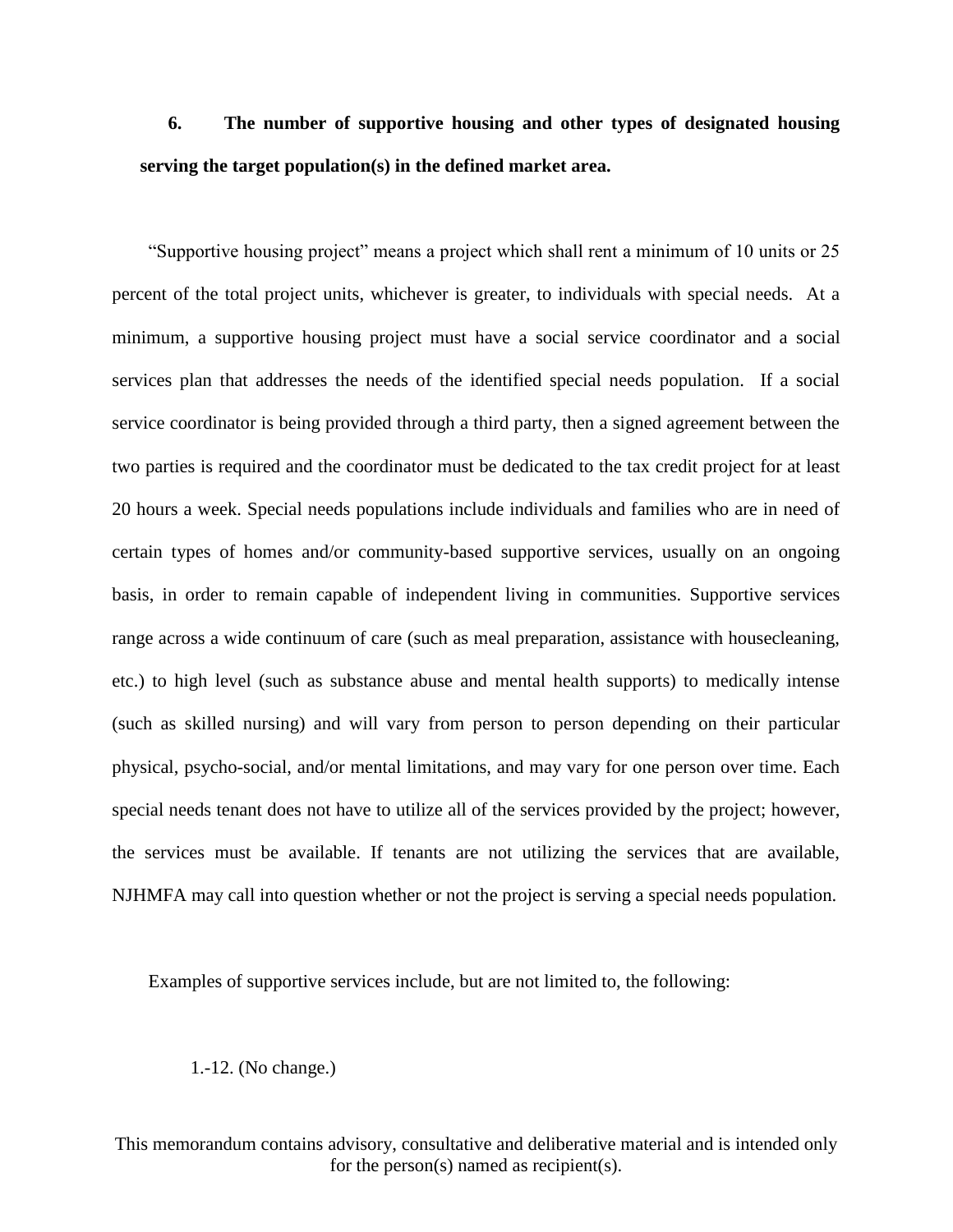["Supportive housing population needs analysis" means a needs analysis that demonstrates the current and projected need and demand for housing for the targeted population(s). A supportive housing population needs analysis shall address the following:

1. The scope of the current and 15-year projected need of the target population(s) for supportive housing;

2. Define the market area, including sources of referrals for supportive housing;

3. Current and estimated population needs assessment for the defined market area. Applicants can obtain this information from Federal, State and local agencies and sources;

4. The estimated time it will take to fill the units;

5. The estimated income and sources of income for the target population(s); and

6. The number of supportive housing and other types of designated housing serving the target population(s) in the defined market area.]

**"Supportive housing unit" means a unit within a project that is rented to an individual with special needs, with a social service coordinator, a supportive services plan that addresses the needs of the identified special needs population and the provision of**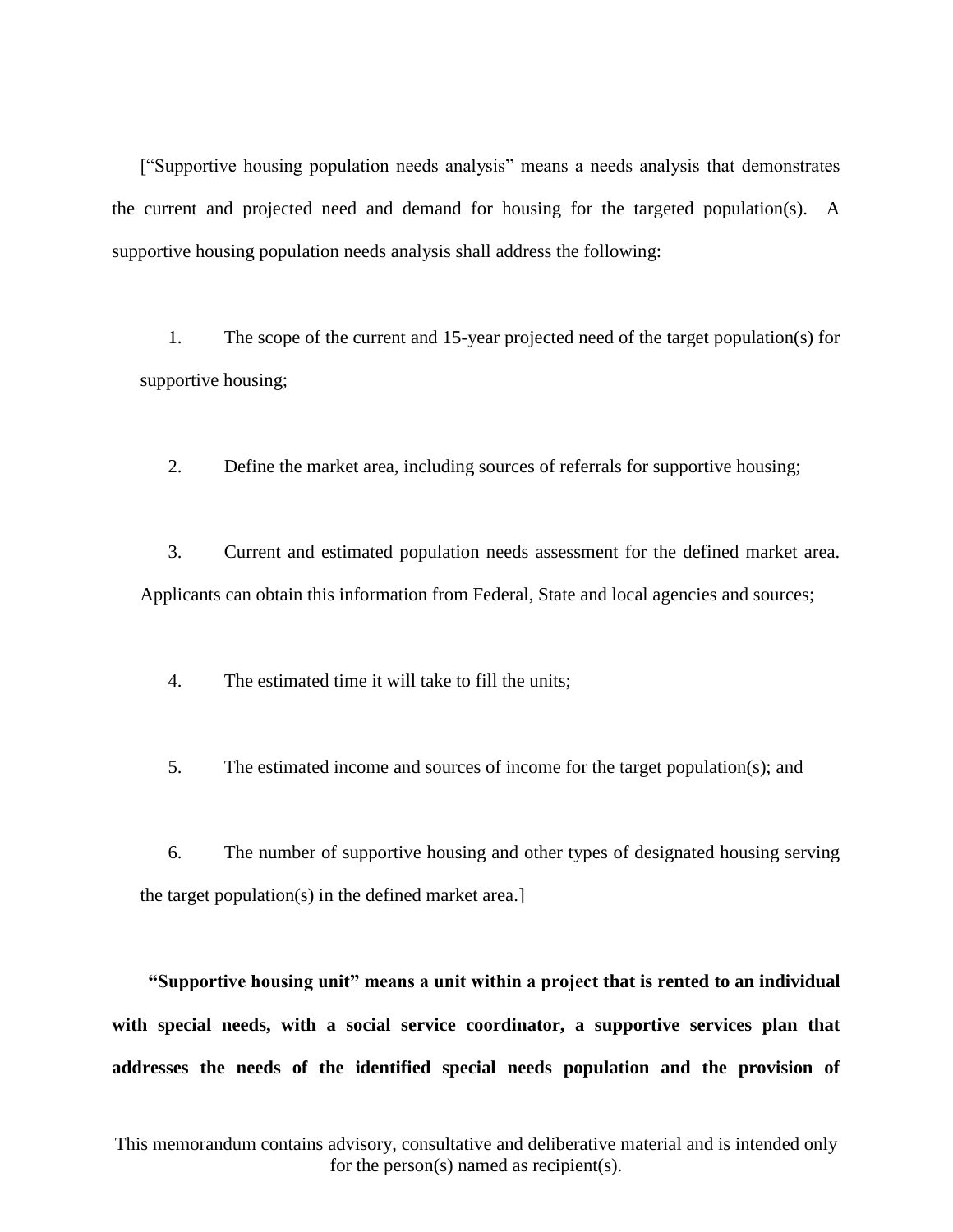**supportive services, just as with supportive housing projects, as defined above in this section.**

**"Transit Oriented Development" or "TOD" means a mixed use development within walking distance (1/2 mile) of a rail, light rail, subway, ferry or major bus corridor station.** 

"Uncorrected noncompliance" applies only with respect to the uncorrected noncompliance point category and means any one of the following which was reported to the owner by NJHMFA and remains uncorrected as of the date of the tax credit application deadline or the correction date set forth in the formal notice of non-compliance, whichever occurs later:

1. (No change.)

. . .

2. Failure of one or more major systems (for example, roof, HVAC, elevators, plumbing and electric); [or]

3. Failure to fulfill any Qualified Allocation Plan provisions as represented by an owner in a project's New Jersey LIHTC application[.]**; or**

**4. Failure of the owner to complete and fully execute the Deed of Easement and Restrictive Covenant for Extended Low-Income Occupancy.**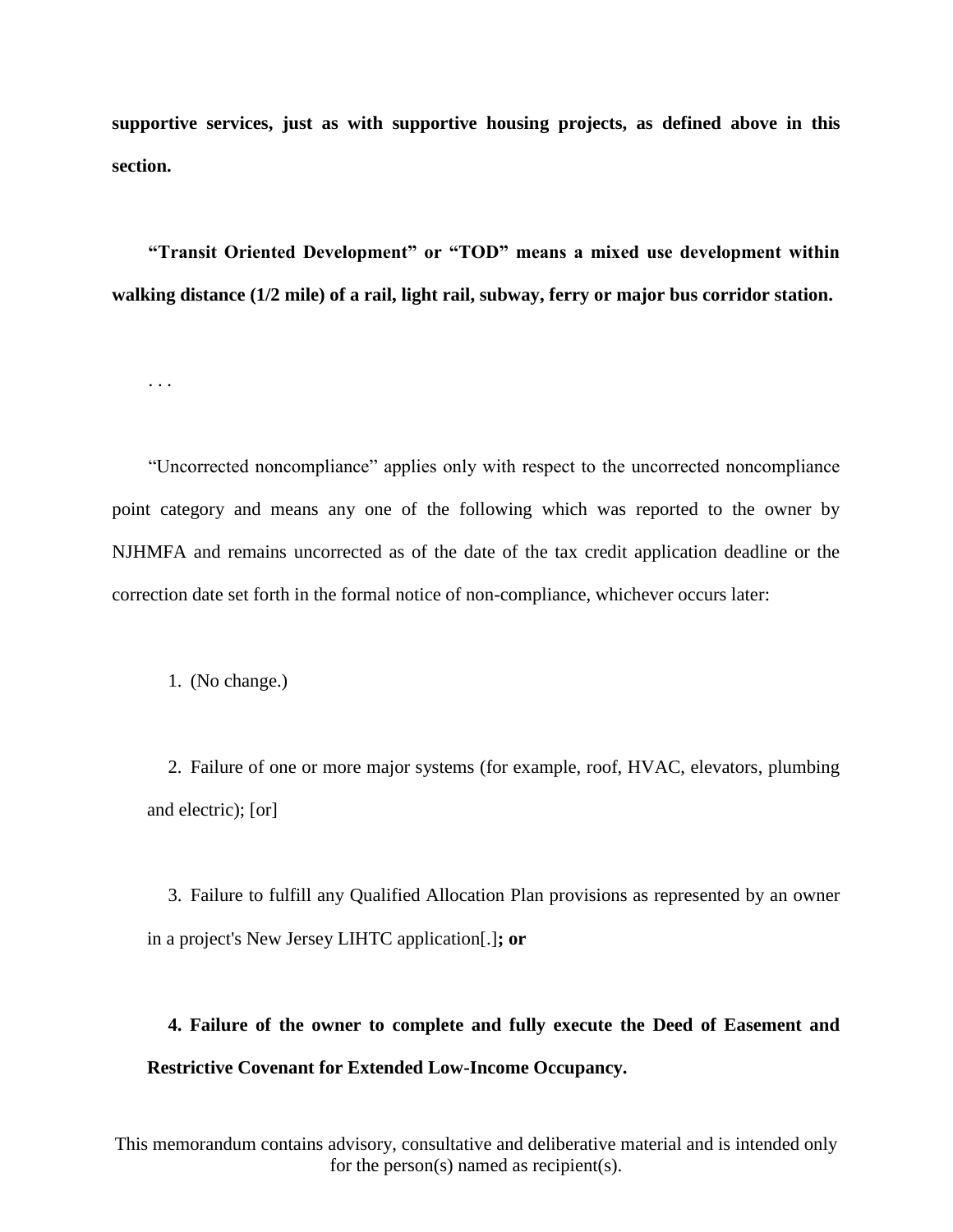Owners shall be notified of the noncompliance by either a formal notice of noncompliance or by the non-issuance of the IRS Form 8609.

["Voluntary compliance with the courts" means a project located in a municipality that has voluntarily complied with its fair share obligation either by a petition to the Council on Affordable Housing (COAH) or by a request to the court and its obligation was not the subject of an exclusionary zoning lawsuit. Voluntary compliance shall be verified by the entity with jurisdiction over the municipality (either the Executive Director of COAH or the Special Master).]

#### 5:80-33.4 Family Cycle

(a) Non-age restricted developments may apply to this cycle. Not less than [\$9,000,000] **50 percent of the available tax credit authority attributable to a particular calendar year** will be available in the Family Cycle, and the maximum annual allocation of credits to developments competing in this cycle is [\$2,250,000] **the lesser of \$1,750,000 in tax credits or the credit equivalent of \$200,000 in eligible basis per tax credit unit. Total development costs shall not exceed \$250,000 per unit. If multiple tranches of this Cycle are awarded, all set-asides for this cycle will be applicable to each tranche.** Minimum rehab projects are not eligible to apply in this cycle. Unless market area demographics and/or financial feasibility demonstrate otherwise, all non-age-restricted projects (except minimum rehabilitation, preservation and historic rehabilitation projects) must adhere to the following minimum bedroom distributions: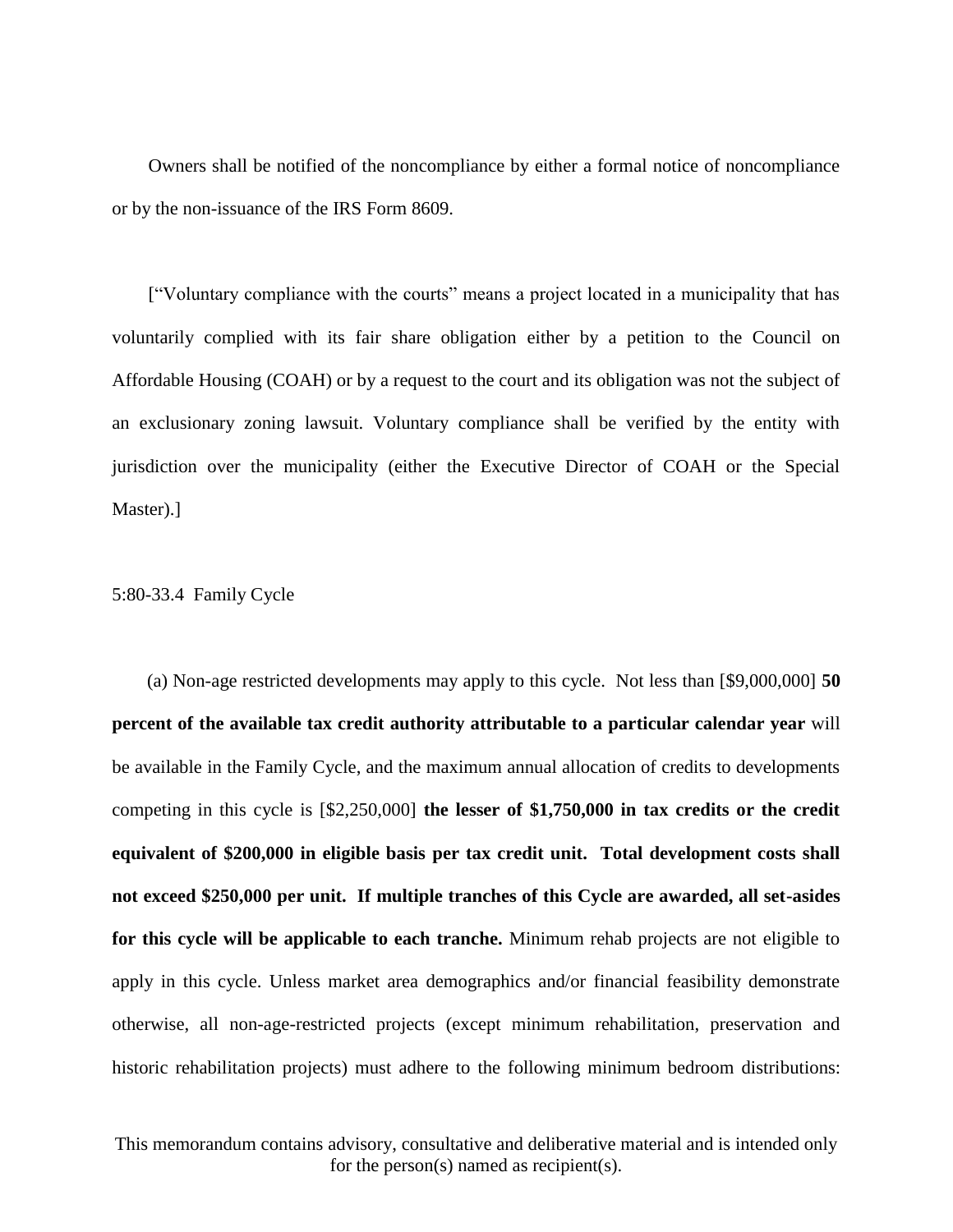the combined number of efficiency and one-bedroom tax credit units shall be no greater than 20 percent of the tax credit units; at least 30 percent of the tax credit units shall be two-bedroom units; and at least 20 percent of the tax credit units shall be three-bedroom units. There are two set-asides in the Family Cycle:

1. [HOPE VI/Replacement Housing set-aside: The first reservation of credits from the Family Cycle shall be given to the highest-ranking eligible application which utilizes HOPE VI or Replacement Housing Factor funds from HUD or is included in an approved HOPE VI proposal. If, because of lack of demand, the HOPE VI/Replacement Housing set-aside is not utilized, the credits in this set-aside shall be released into the Family Cycle for use by other eligible applications.] **Redevelopment set-aside: The first reservation of credits from the Family Cycle shall be given to the highest-ranking eligible application from a redevelopment project located within a Qualified Census Tract. If, because of lack of demand, the redevelopment set-aside is not utilized, the credits in this set-aside shall be released into the Family Cycle for use by other eligible applications after satisfaction of any other set-aside, as applicable.** 

2. [Nonprofit set-aside: The second reservation of credits from the Family Cycle shall be given to the highest-ranking eligible application from a qualified nonprofit organization. If, because of lack of demand, the nonprofit set-aside is not utilized, the credits in this set-aside shall be released into the Family Cycle for use by other applications.] **Preservation setaside: The second reservation of credits from the Family Cycle shall be given to the highest-ranking eligible application from a preservation project. The maximum**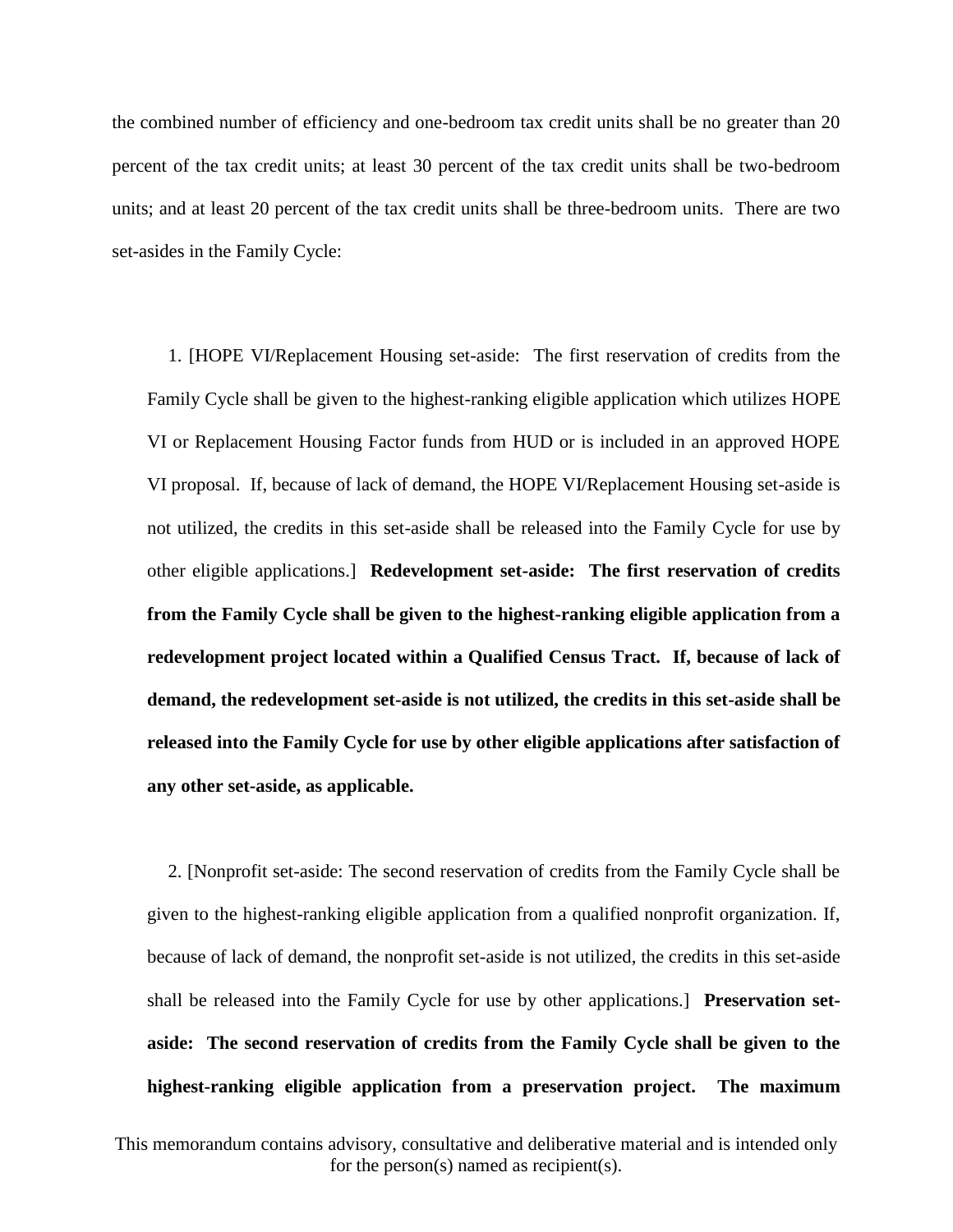**annual allocation of credits to developments competing in this set-aside is \$1,250,000. HOPE VI/Replacement Housing/CFRC projects do not qualify for this set-aside. If, because of lack of demand, the preservation set-aside is not utilized, the credits in the preservation set-aside shall be released into the Family Cycle for use by other eligible applications after satisfaction of any other set-aside, as applicable.** 

(b) If the highest-ranking eligible project in the [HOPE VI/Replacement Housing] **redevelopment** set-aside also applies for and qualifies for the [nonprofit] **preservation** set-aside, the project shall be deemed to satisfy NJHMFA's obligation to fund both set-asides. In such a case, the project shall have an ongoing obligation to meet the requirements for both set-asides. This overlapping of set-asides shall expand the amount of credits available in the general competition. However, projects which receive negative points under N.J.A.C. 5:80-33.15(a)16, 18 or 19 shall not be eligible to compete in any set-aside.

(c) (No change.)

5:80-33.5 Senior Cycle

(a) Senior projects may apply to this cycle. Not less than [\$3,000,000] **20 percent of the available tax credit authority attributable to a particular calendar year** will be available in the Senior Cycle, and the maximum annual allocation of credits to developments competing in this cycle is [\$1,750,000] **the lesser of \$1,400,000 in tax credits or the credit equivalent of \$200,00 in eligible basis per tax credit unit. Total development costs shall not exceed**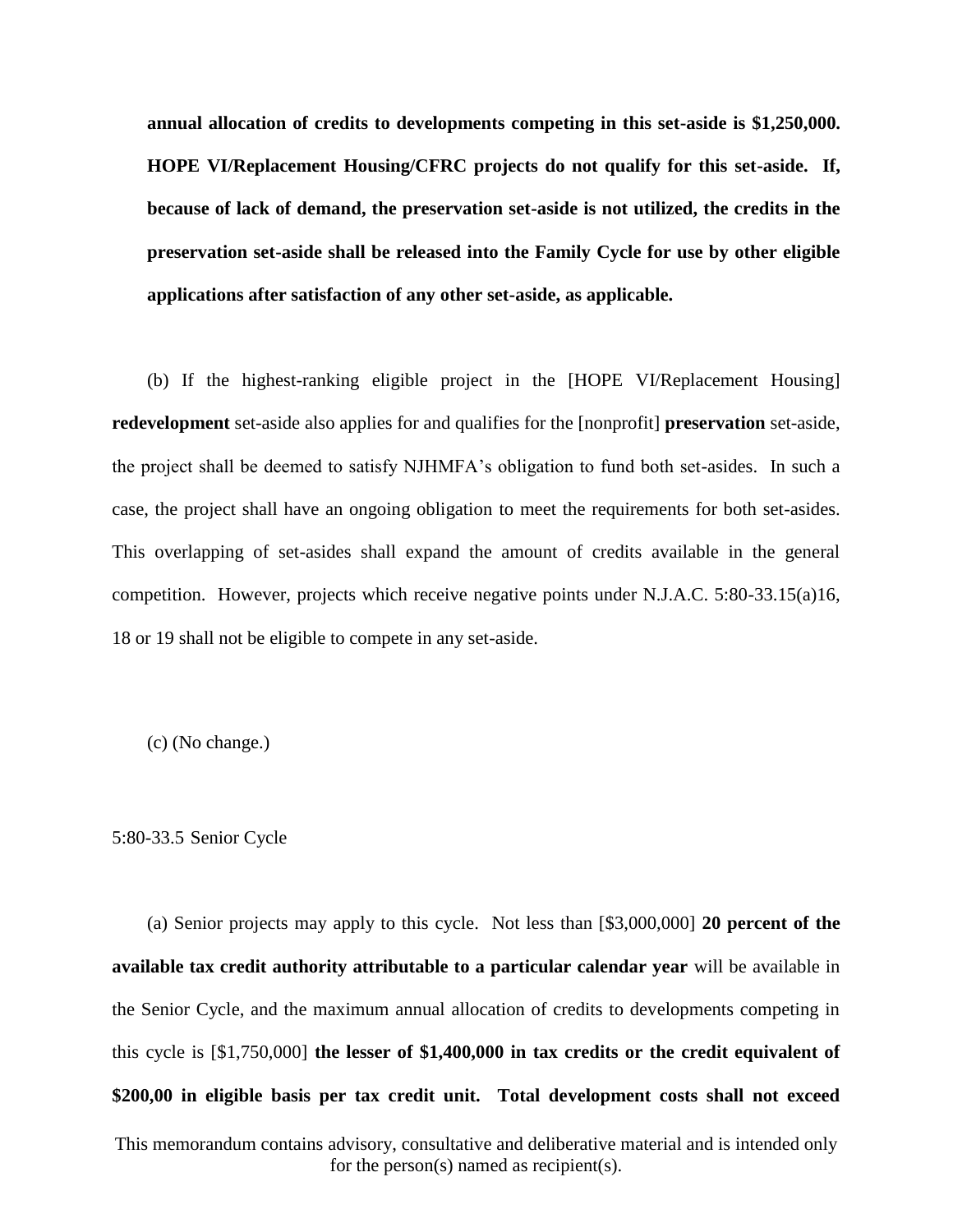**\$250,000 per unit. If multiple tranches of this cycle are awarded, all set-asides for this cycle will be applicable to each tranche.** Minimum rehab projects are not eligible to apply in this cycle. Unless market area demographics demonstrate otherwise, one-bedroom units should comprise at least 85 percent of the project. There is one set-aside in the Senior Cycle:

1. [HOPE VI/Replacement Housing set-aside: The first reservation of credits from the Senior Cycle shall be given to the highest-ranking eligible application which utilizes HOPE VI or Replacement Housing Factor funds from HUD or is included in an approved HOPE VI proposal. If, because of lack of demand, the HOPE VI/Replacement Housing set-aside is not utilized, the credits in this set-aside shall be released into the Senior Cycle for use by other eligible applications.] **Redevelopment set-aside: The first reservation of credits from the Senior Cycle shall be given to the highest-ranking eligible application from a redevelopment project located within a Qualified Census Tract. If, because of lack of demand, the redevelopment set-aside is not utilized, the credits in this set-aside shall be released into the Family Cycle for use by other eligible applications.**

 $(b) - (c)$  (No change.)

#### 5:80-33.6 Supportive Housing Cycle

(a) Supportive housing projects in which a minimum of 10 units or 25 percent of the total project units, whichever is greater, are rented to individuals with special needs and at least three

This memorandum contains advisory, consultative and deliberative material and is intended only for the person(s) named as recipient(s).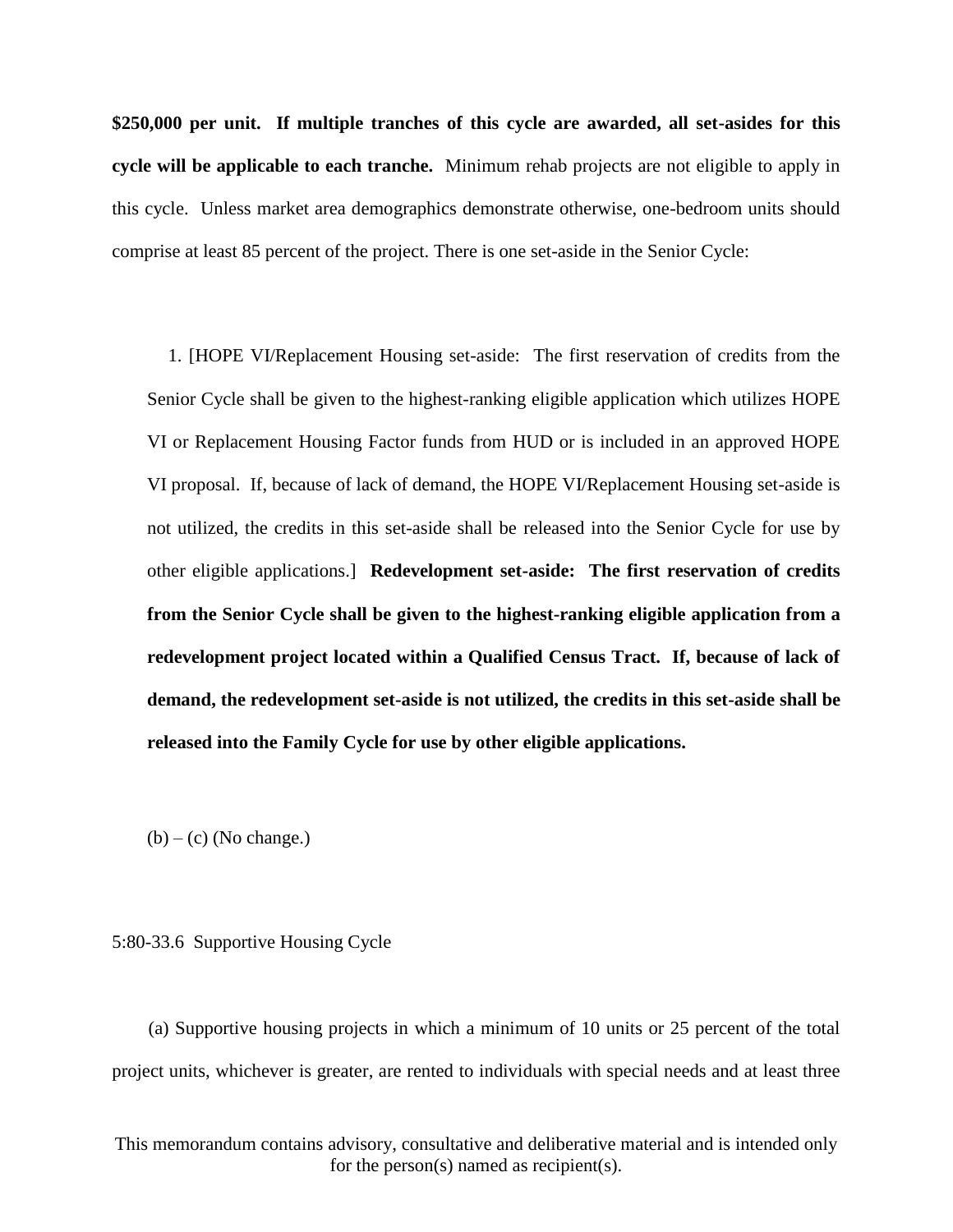appropriate services are provided may apply to the Supportive Housing Cycle. There must be an executed agreement between the proposed owner entity and a supportive services provider that will submit a social services plan consistent with requirements of this subsection for the Supportive Housing Cycle and approved by NJHMFA. There will be not less than [\$2,000,000] **12.5 percent of the available tax credit authority attributable to a particular calendar year**  available in the Supportive Housing Cycle and the maximum annual allocation of credits to projects competing in this cycle is [\$1,200,000] **\$1,000,000. Total development costs shall not exceed \$250,000 per unit. If multiple tranches of this cycle are awarded, all set-asides for this cycle will be applicable to each tranche**.

 $(b) - (c)$  (No change.)

5:80-33.7 Final Cycle

(a) All projects, including minimum rehab projects, may apply to this cycle. All credits not utilized under N.J.A.C. 5:80-33.4 through 33.6 and 33.8 **(if any)** shall be made available in the Final Cycle and the maximum annual allocation of credits to projects competing in this cycle is [\$2,250,000] **the lesser of \$1,750,000 in tax credits or the credit equivalent of \$200,000 in eligible basis per tax credit unit. Total development costs shall not exceed \$250,000 per unit**. Unless market area demographics and/or financial feasibility demonstrate otherwise, all non-age-restricted projects (except minimum rehabilitation, preservation and historic rehabilitation projects) must adhere to the following minimum bedroom distributions: the combined number of efficiency and one-bedroom tax credit units shall be no greater than 20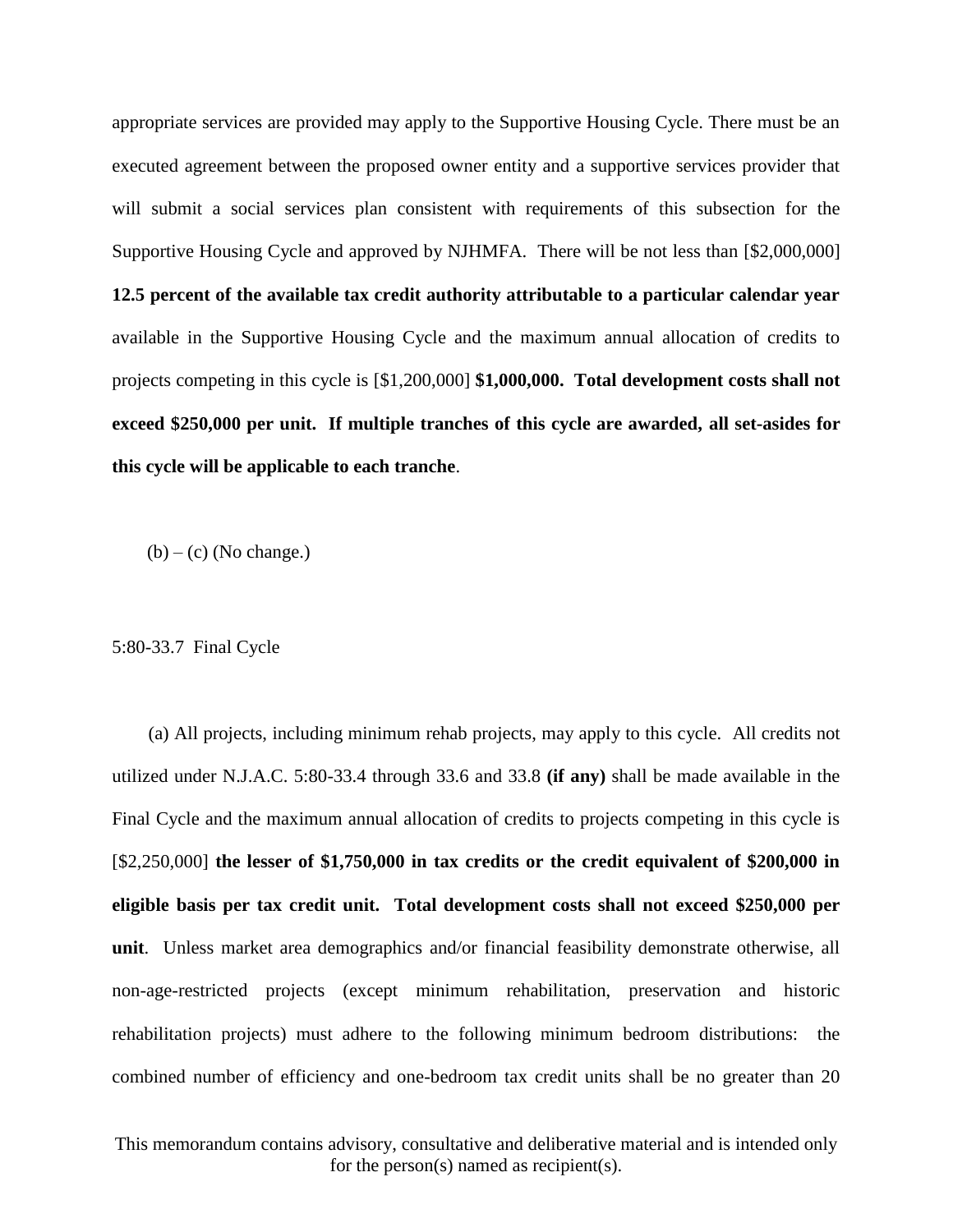percent of the tax credit units; at least 30 percent of the tax credit units shall be two-bedroom units; and at least 20 percent of the tax credit units shall be three-bedroom units. [There is one set-aside in the Final Cycle: the preservation set-aside. The first reservation of credits from the Final Cycle shall be given to the highest-ranking eligible application from a preservation project. HOPE VI/Replacement Housing projects do not qualify for this set-aside. If, because of lack of demand, the preservation set-aside is not utilized, the credits in the preservation set-aside shall be released into the Final Cycle for use by other eligible applications.]

(b) If less than 10 percent of the ceiling has been awarded to qualified nonprofit organizations, then awards from the Final Cycle shall first be made to such organizations until not less than 10 percent of the credit ceiling has been awarded to such organizations. If the Federal nonprofit requirement as stated in 26 U.S.C. §42(h)(5)(A) is satisfied, [reservations shall be awarded to the highest-ranking eligible preservation project. Then] reservations shall be awarded to the highest-ranking eligible projects. To insure equitable distribution if there are both excess demand and multiple ranking eligible applications from a single municipality, NJHMFA shall fund no more than two projects per year from the same municipality. Funding of projects shall be prioritized in the following manner: the highest ranking eligible project(s) in the Family Cycle, the Senior Cycle, the Supportive Housing Cycle and lastly, the Final Cycle. Projects that received an award of credits in a previous year that are now re-competing shall not be included in the totals for purposes of the equitable distribution provision described herein.

 $(c) - (d)$  (No change.)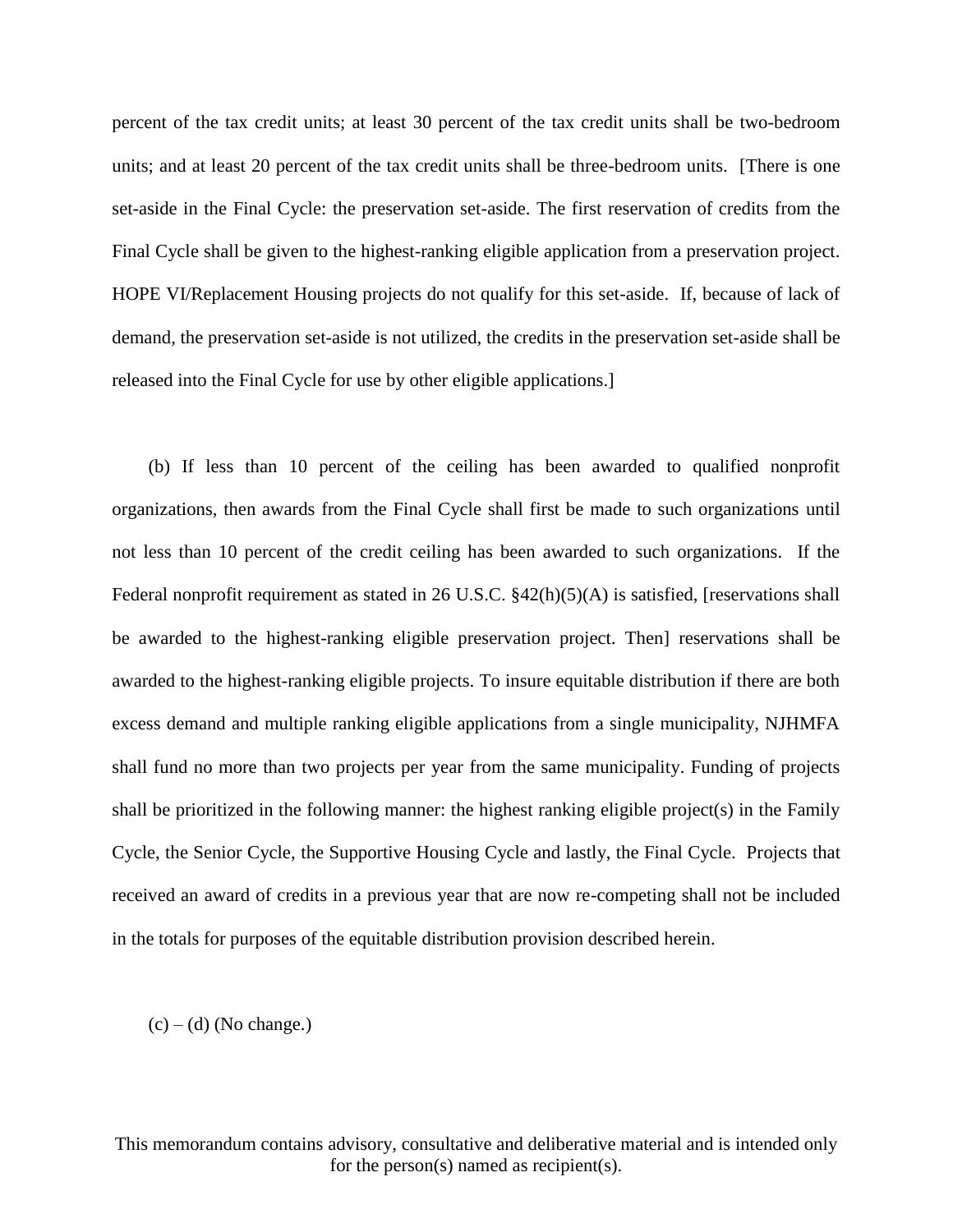(a) Projects that need credits because of technical errors and severe hardship can submit a reapplication for credits from the Reserve. The Reserve may also be used to fund supplemental awards or for unforeseen circumstances beyond the developer's control where NJHMFA determines that a project's financial feasibility is jeopardized. Any credits not dedicated to the Family, Senior, Supportive Housing and Final Cycles shall be deposited into the Reserve. Awards of credits from the Reserve are subject to availability and to NJHMFA's evaluation of the request.

#### 1.-2. (No change.)

[3.Projects that received a tax credit award in 2007 or 2008 that have not yet closed with an investor and can demonstrate that their financial feasibility has been detrimentally impacted by the significant downturn in the tax credit equity market may request additional credits based on the Reduction in the Equity Market (REM). REM requests are limited to \$250,000 per project. The eligible basis/basis limits in place at the time of the project's initial credit award shall be used to determine the amount of REM credits. An award of REM credits shall not count against the per project limitations in (a)2 above. Applications for REM credits are accepted on an ongoing basis until May 15. Projects awarded REM credits must start construction within 90 days of the tax credit award. Failure to start construction within 90 days shall result in immediate recapture of the tax credit award. To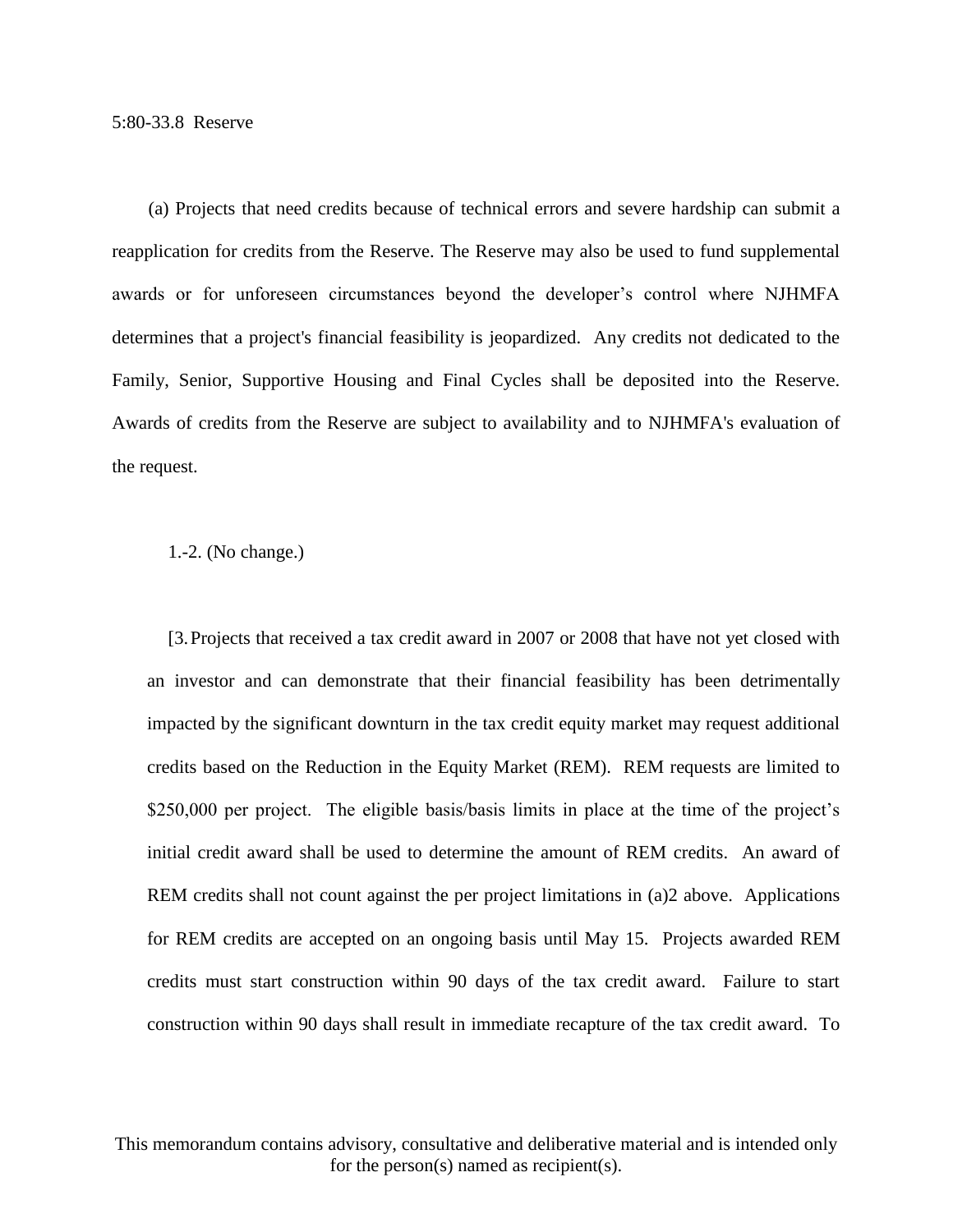apply to the Reserve for a reservation of REM credits, applicants shall follow the procedures at N.J.A.C. 5:80-33.13(a)1i through iv and vi.]

5:80-33.12 Application to a cycle/eligibility requirements

 $(a) - (b)$  (No change.)

(c) Applications shall meet all of the eligibility requirements listed in this section in order to be admitted into a cycle. NJHMFA reserves the right to contact the applicant if the need arises.

1.-5. (No change.)

6. All funding sources planned for the project shall be committed to the project. Commitments shall be firm and contain only conditions that are under the control of the applicant (that is, commitments cannot be conditioned on the availability of funds.) The amount and all terms of the funding commitment shall be listed in the documentation provided under (c)6i through viii below. The amount and terms shall be used by NJHMFA in its underwriting analysis. Commitment letters shall be countersigned/accepted in writing by the applicant. Expired commitments, letters of interest/intent and term sheets do not qualify as commitments. To evidence commitments for funding sources, the following is required:

### i.(No change.)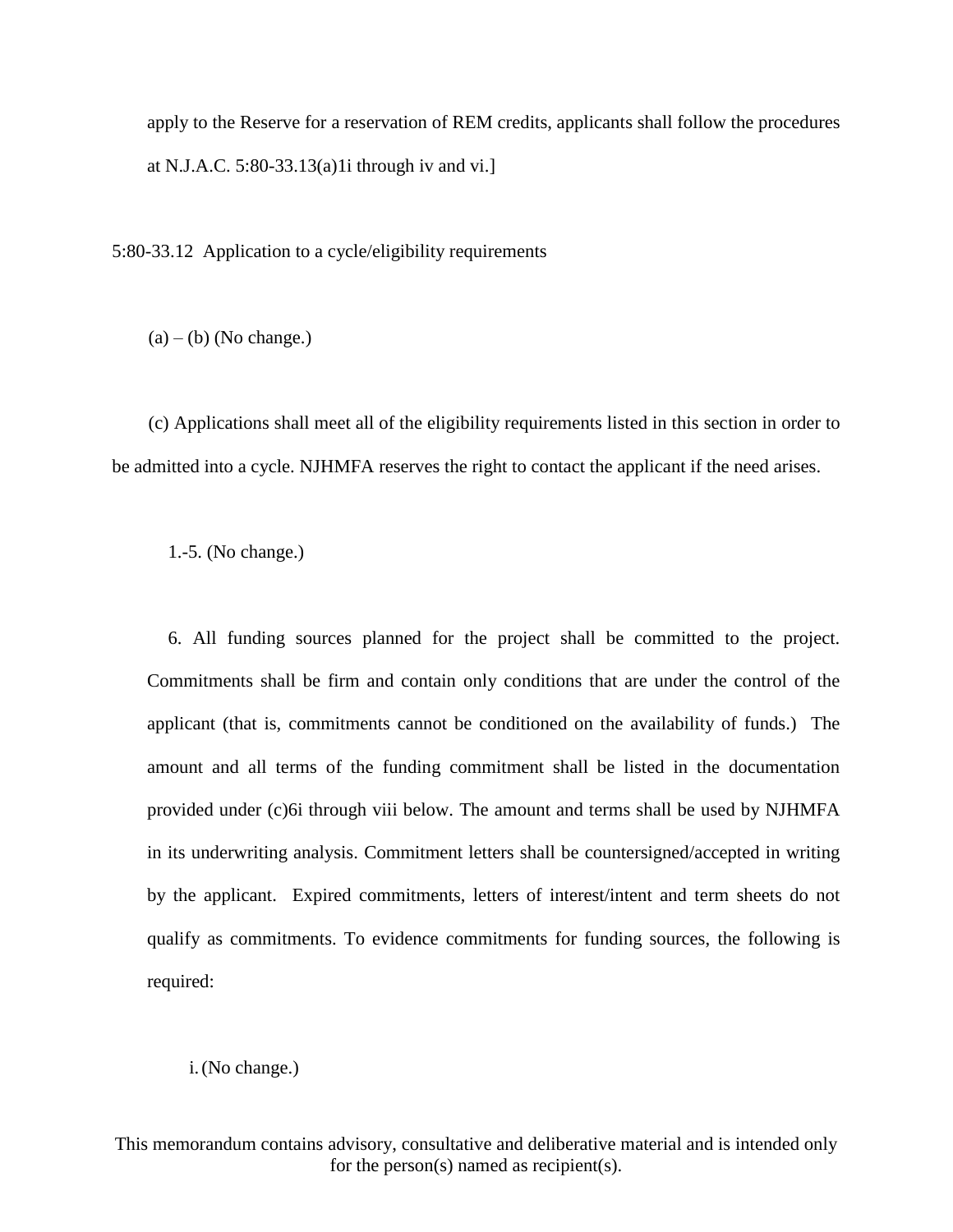ii. State Balanced Housing, Home Express or State HOME funds: Projects applying for Balanced Housing or Home Express funds and tax credits shall comply with the applicable rules of these programs. The Department of Community Affairs (DCA) shall inform NJHMFA of those projects that have submitted a complete application for State Balanced Housing or State HOME funds by the tax credit application deadline. DCA will inform NJHMFA of the projects it intends to fund and the subsidy amounts if those projects are sufficiently competitive to receive tax credits. DCA will announce the Balanced Housing, Home Express and HOME commitments at the same time NJHMFA awards the reservations of tax credits.

[(1) An applicant requesting Balanced Housing or Home Express funding may not include Balanced Housing or Home Express funds as an initial funding source unless the municipality in which the project is located has petitioned COAH for substantive certification (funds may be committed but not provided until a municipality's Fair Share Plan has received substantive certification from COAH) or has entered into a judicially approved compliance agreement to settle its fair share housing obligation and/or has been designated as a receiving municipality under a regional contribution agreement and project plan approved by COAH and/or has, at any time since Fiscal Year 1988, been eligible to receive State aid pursuant to P.L. 1978, c. 14 (N.J.S.A. 52:27D-178 et seq.).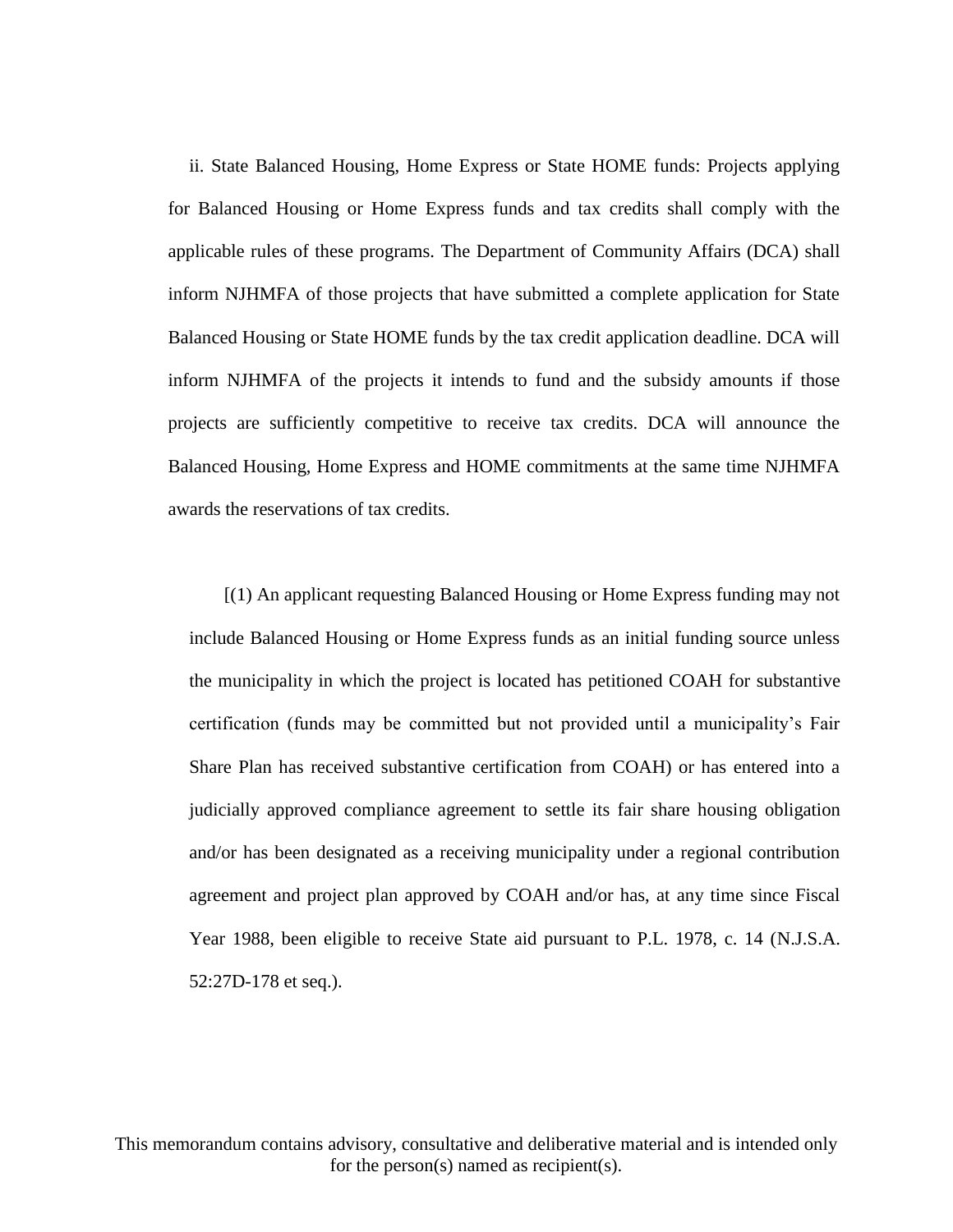(2) Where such events as described in (c)6ii(1) above have not occurred by the application deadline, the applicant shall provide a fully committed alternate initial source of funding that may later be replaced with the Balanced Housing or Home Express monies and shall identify the intent to have Balanced Housing or Home Express funds as a part of the overall plan of funding for the project. Note: Balanced Housing funds may be available if a municipality submits a resolution appropriating funds from the general revenue or a resolution of intent to bond in the event there is a shortfall of funding from the initial identified source(s) in accordance with N.J.A.C. 5:94-4.2(a)1. In the event the municipality withdraws its third round petition, does not receive substantive certification or a judgment of compliance within two years of the municipality's adoption of the resolution of intent to bond, allows its certification to lapse or has its substantive certification revoked by COAH or the court, the municipality's resolution of intent to bond shall become effective and the municipality shall be responsible to reimburse the DCA Neighborhood Preservation Nonlapsing Revolving Fund.]

iii. - iv. (No change.)

v. Owner equity/loans and deferred developer fee: All applicants representing that they shall be contributing equity beyond that generated by the tax credit shall disclose the amount, the source and all terms. Applicants "coming out-of-pocket" to fill a funding gap shall provide a letter from an independent C.P.A. who certifies that the applicant has the amount of cash that is needed to fill the funding gap. Cash already expended on the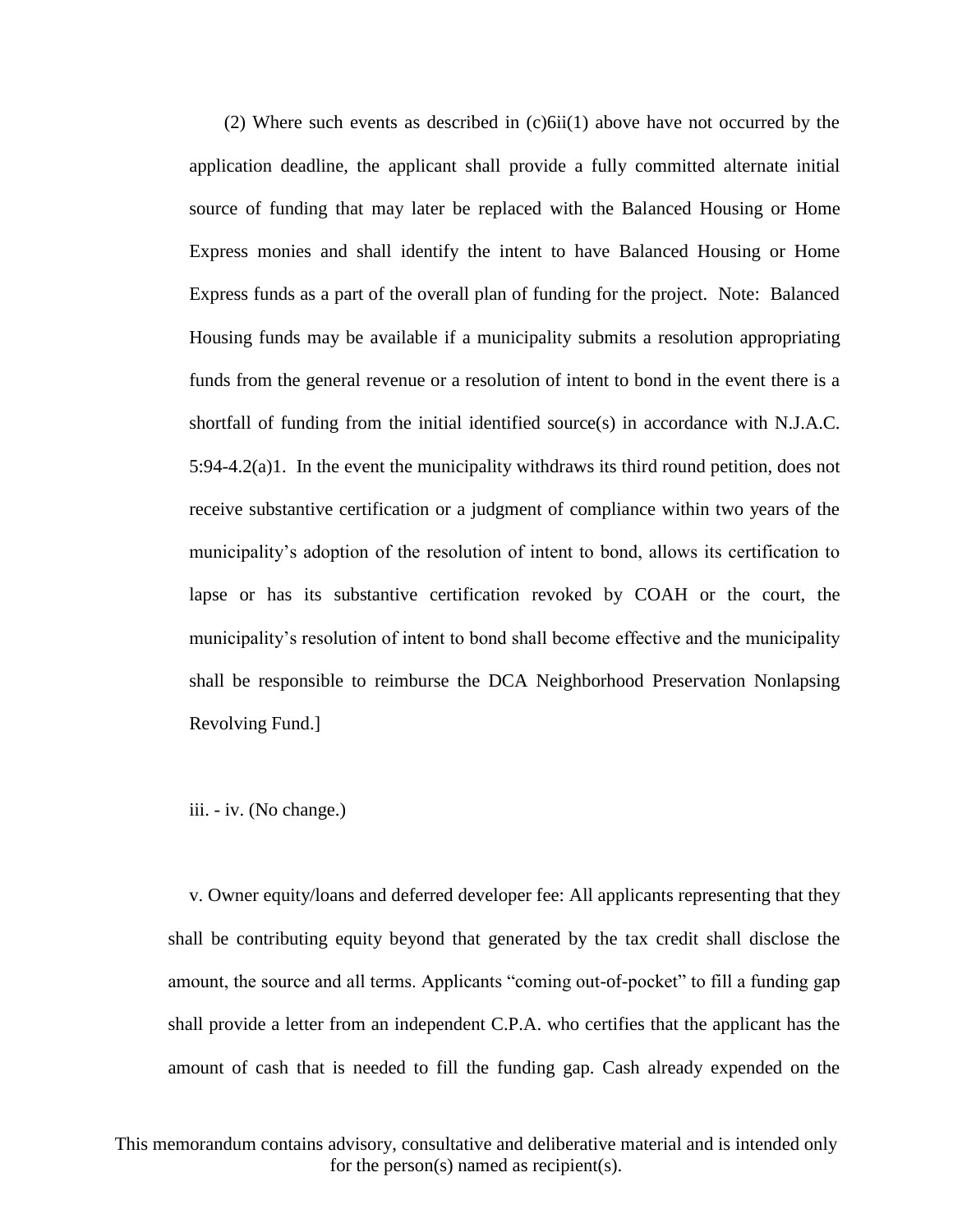project by the applicant can be utilized as a source of funds if said expenditures are verified by an independent C.P.A. and said cash is not an advance of other project funding sources. If the developer fee is deferred, applicants shall specify the amount, and when and how it will be paid. (NJHMFA establishes maximum developer fees.) Projects which utilize more than 50 percent of the total developer fee as a funding source at the application stage shall be declared infeasible, unless such use of the developer fee is on an interim basis (that is, if an anticipated funding source to replace the deferred developer fee is identified in the application, and the commitment of said funds is received no later than the issuance of the carryover allocation). Failure to secure said funding source and subsequently reduce the deferred portion of the developer fee to 50 percent of the total amount by carryover shall result in a cancellation of the tax credit reservation. Contractor fees cannot be pledged. Applicant equity or deferred developer fee may be subsequently replaced by State HOME or Balanced Housing resources only if [the project is a COAH/Court-ordered project referenced in (c)6ii above or if] the application for State HOME or Balanced Housing resources has been submitted by the tax credit application deadline.

vi. - ix. (No change.)

x. Municipal Affordable Housing Trust Funds: A copy of the current spending plan listing the project which has been approved by the municipality and submitted to [COAH] **DCA** by the application deadline shall be submitted in the application.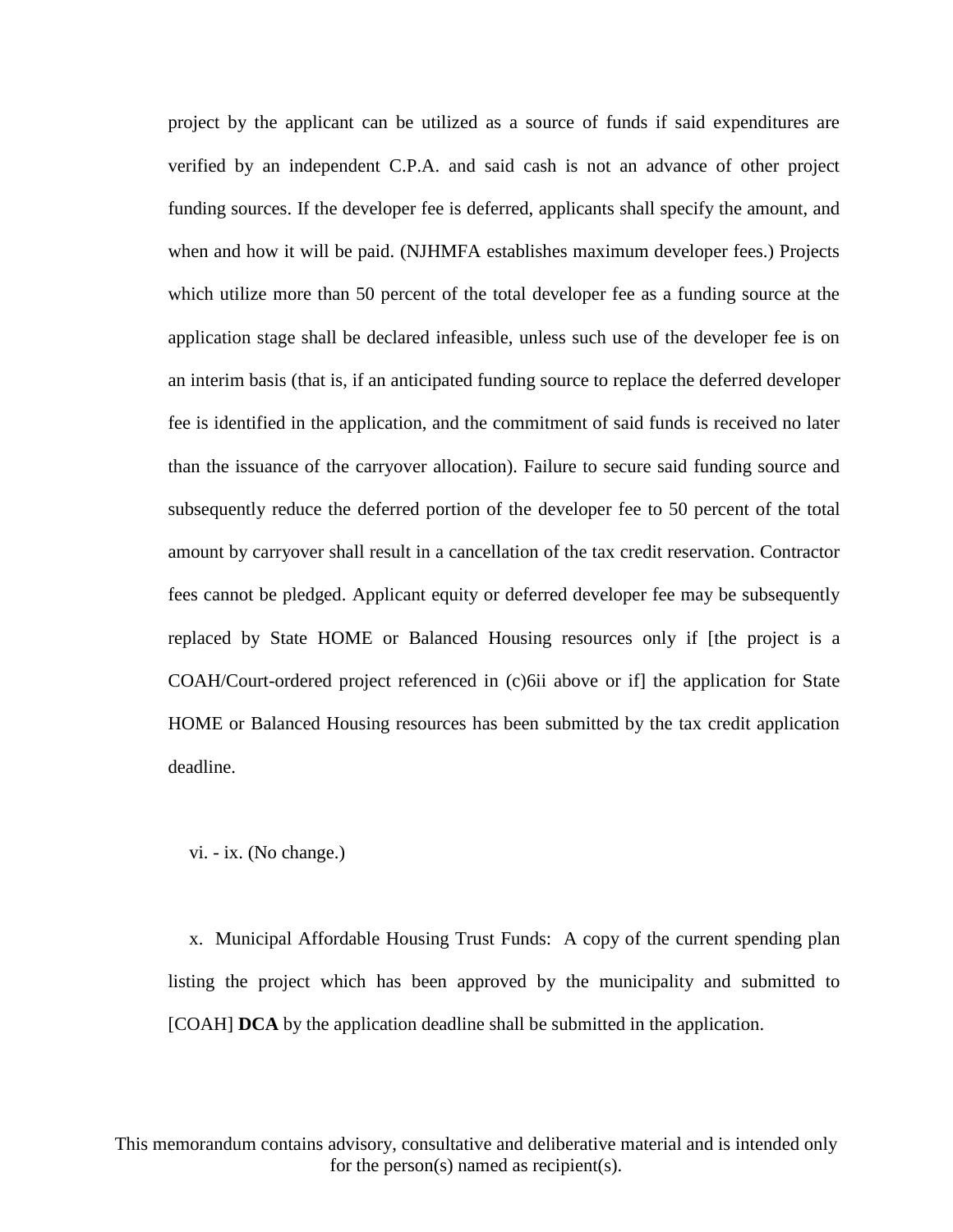7. In accordance with the Code, NJHMFA shall examine the reasonableness of the operational costs of the project. Applicants shall demonstrate that their project is financially feasible and viable as a qualified low-income housing project throughout the tax credit compliance period.

i.(No change.)

ii. Applicants shall submit a 15-year cash flow pro forma signed by the first mortgagee (or syndicator/investor if the project has no hard debt) which exclusively reflects the following language verbatim: "We acknowledge that this pro forma substantially matches the assumptions used in our underwriting of the mortgage (equity investment)."

 $(1) - (3)$  (No change.)

(4) Year one of the pro forma should reflect core operating expenses between [\$2,200] **\$3,000** and [\$3,800] **\$4,000** per unit. For those projects with core operating expenses less than [\$2,200] **\$3,000** per unit or more than [\$3,800] **\$4,000** per unit, the application shall include an explanation supported by audited financial statements as to why the per unit operating expenses fall outside this recommended range, except that no family project shall have core operating expenses below [\$2,200] **\$3,000** per unit and no senior project shall have core operating expenses above [\$3,800] **\$4,000** per unit. Other operating expenses will be evaluated for reasonableness given the characteristics of the project.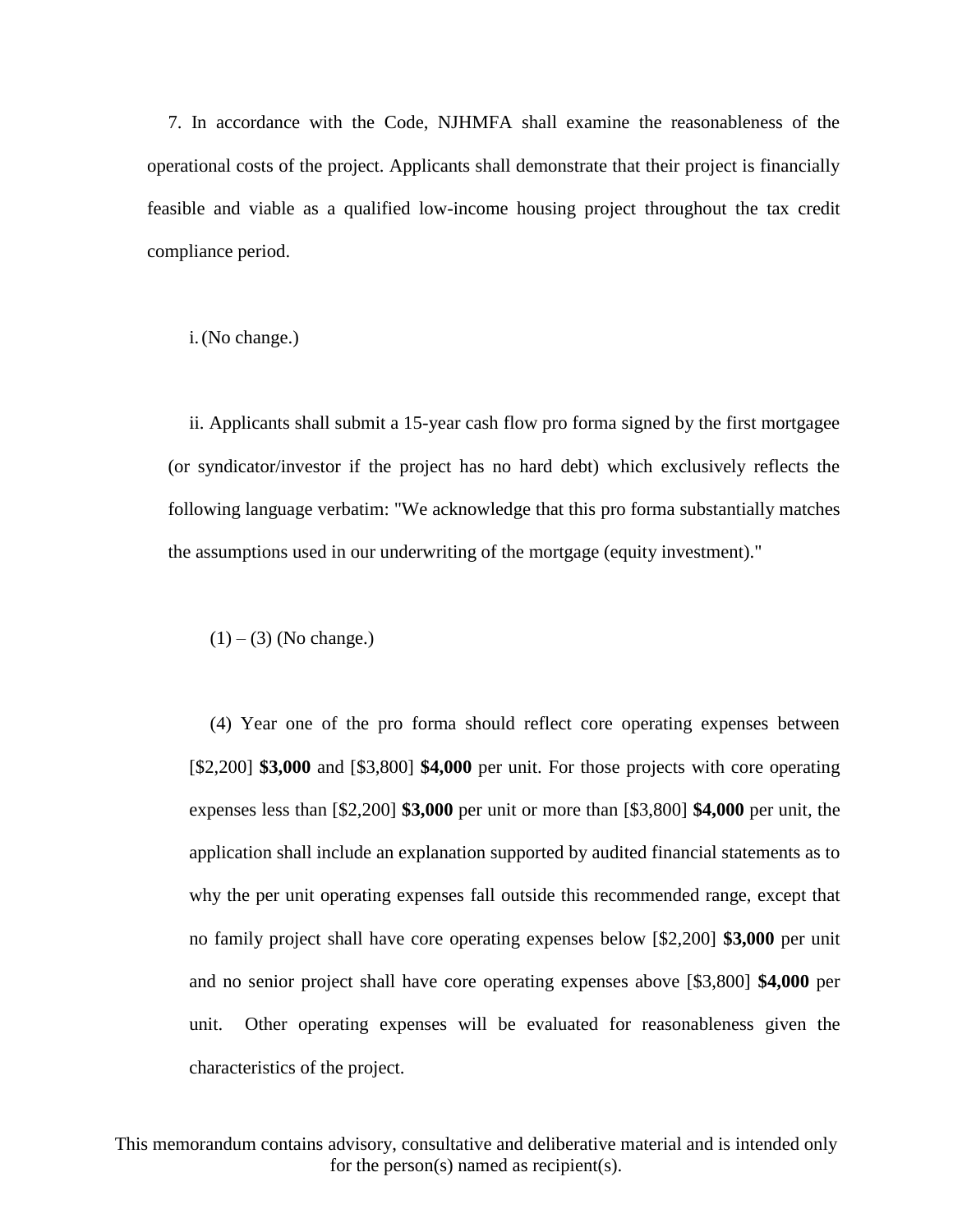iii. - v. (No change.)

8. - 9. (No change.)

10. Applicants requesting acquisition credits shall include an attorney's opinion regarding each building's eligibility for acquisition credits. Applicants shall submit an appraisal not older than six months. The acquisition basis shall be limited to the lesser of the purchase price or the "as-is" appraised value of the building. If acquisition credits are denied, the application shall still be considered for rehabilitation credits so long as the project remains feasible without the acquisition credit. NJHMFA reserves the right to require **a capital needs assessment for any project seeking acquisition credits and/or** an independent appraisal which conforms to the Uniform Standards of Professional Appraisal Practice (USPAP) for those projects that have land acquisition costs totaling over \$7,500 per unit. For all projects seeking acquisition credits, calculation of the developer fee for building acquisition costs shall be limited to eight percent of the acquisition amount. In addition, the non-deferred amount of this portion of the developer fee shall not exceed four percent of the acquisition amount.

11. - 13. (No change.)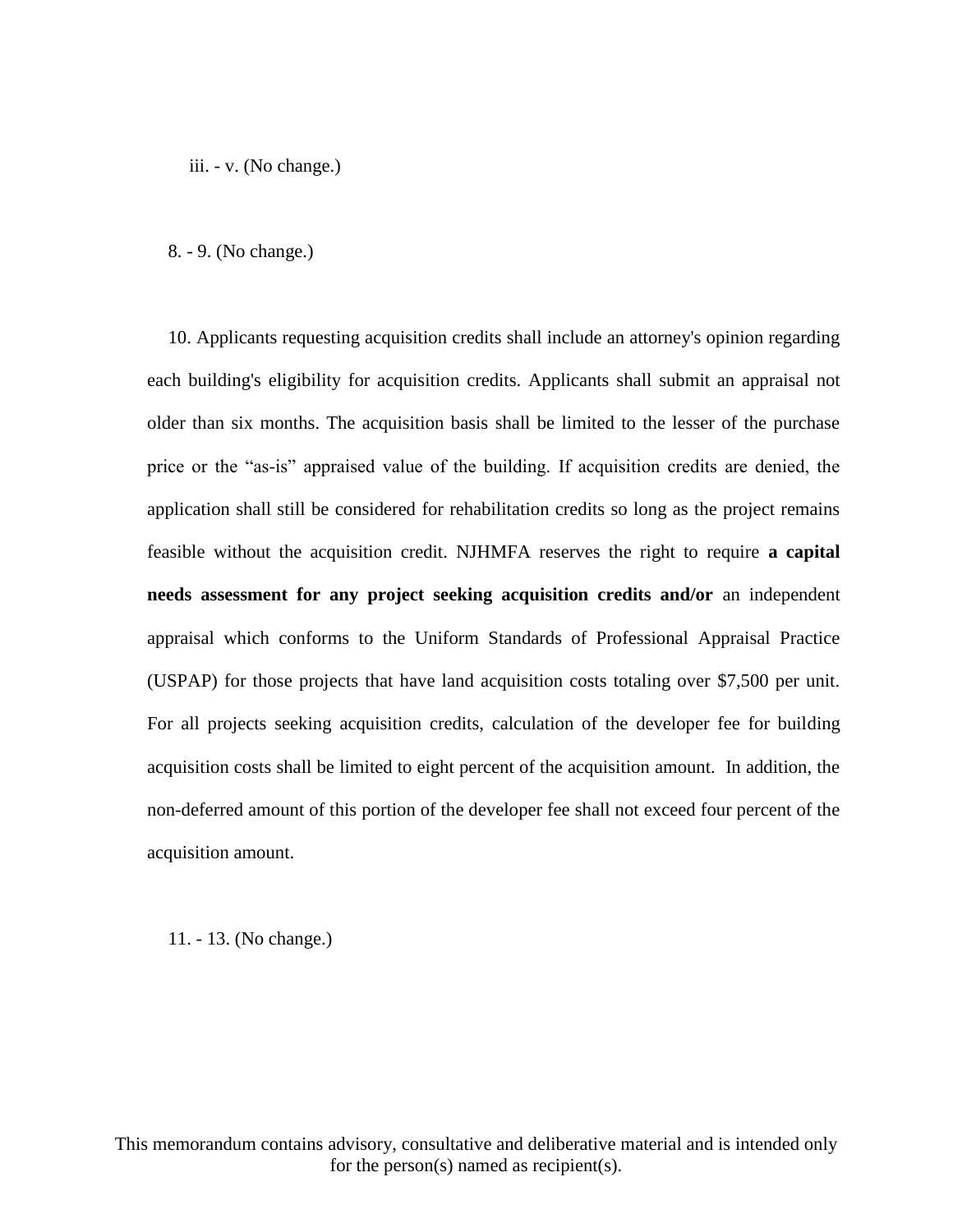14. Supportive Housing projects **or projects** applying to any cycle **that contain supportive housing units** shall submit the following items in addition to those items at N.J.A.C. 5:80-33.15(a)5:

i. - vi. (No change.)

15. (No change.)

16. [Applicants applying in the] **Projects with** HOPE VI/Replacement Housing [setasides] **funding** shall submit the following:

i. - iv. (No change.)

5:80-33.15 Point system for the Family Cycle

(a) The point system for the Family Cycle shall be as follows:

1. - 2. (No change.)

3. Applicants may select one of the following options (three or seven points):

i. Low-density buildings where at least 30 percent of the tax credit units are large family units **or projects located within a transit oriented development** shall receive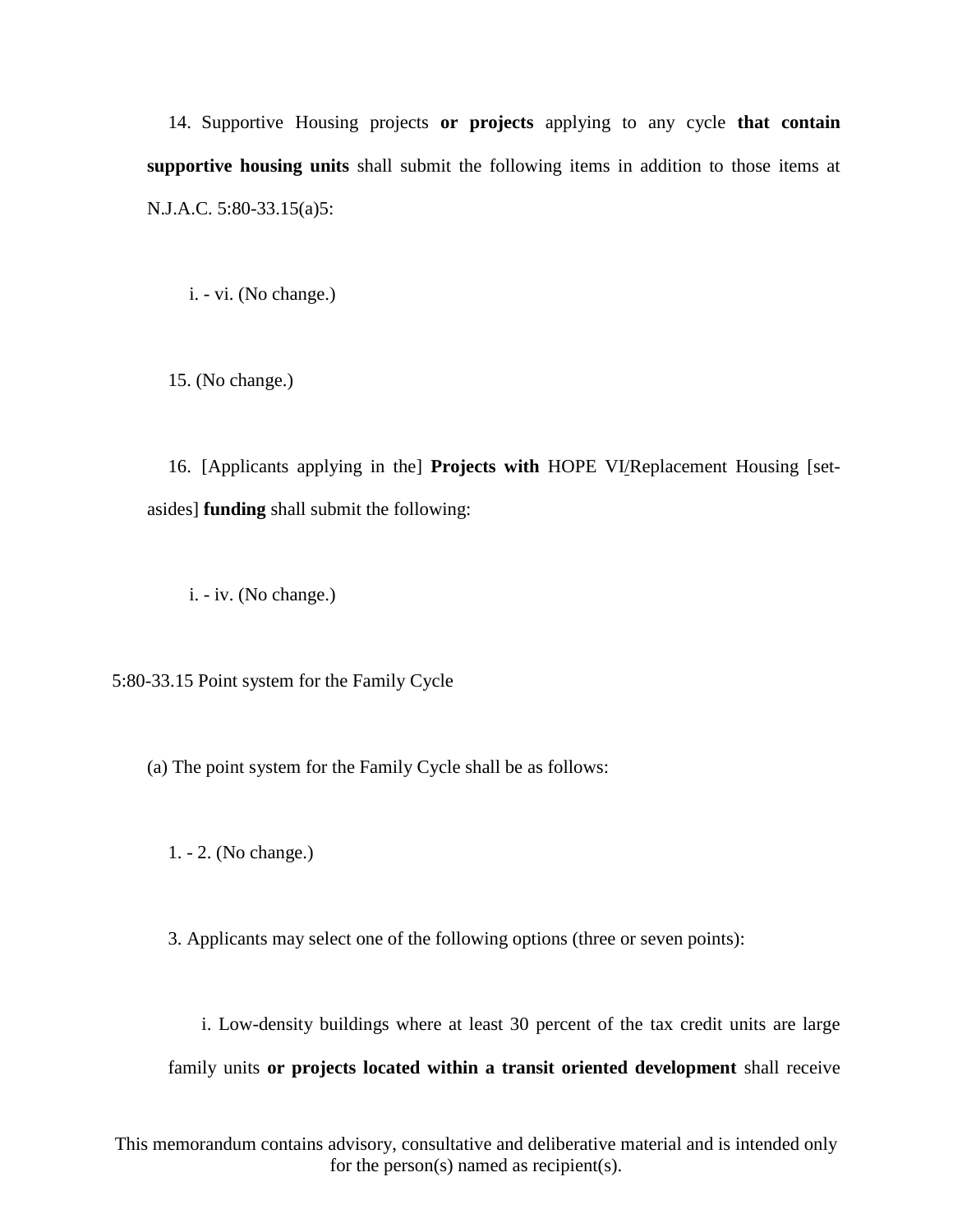seven points. Points are based on the percentage of large family units with respect to the total number of tax credit units, not on square footage; or

ii. Rehabilitation projects that do not [meet the definition of low-density] **qualify under (a)3i above** shall receive three points.

iii. (No change.)

4. - 6. (No change.)

7. Applicants may select one of the following options:

i. Projects located within a ready to grow area that are [not located in] **either outside of** a qualified census tract [but which satisfy a COAH obligation, satisfy a court-ordered obligation, are in voluntary compliance with the courts] or are within a transit village shall be awarded 10 points[.]**; or** [In order to receive points as a project satisfying a COAH obligation, the petition for substantive certification or amendment to a plan that has previously received substantive certification must be received by COAH by the tax credit application deadline. A resolution of intent to petition COAH shall only be accepted if COAH is unable to accept petitions by the tax credit application deadline;

ii. Projects located within a ready to grow area that are located in a qualified census tract and satisfy a COAH obligation, satisfy a court-ordered obligation, are in voluntary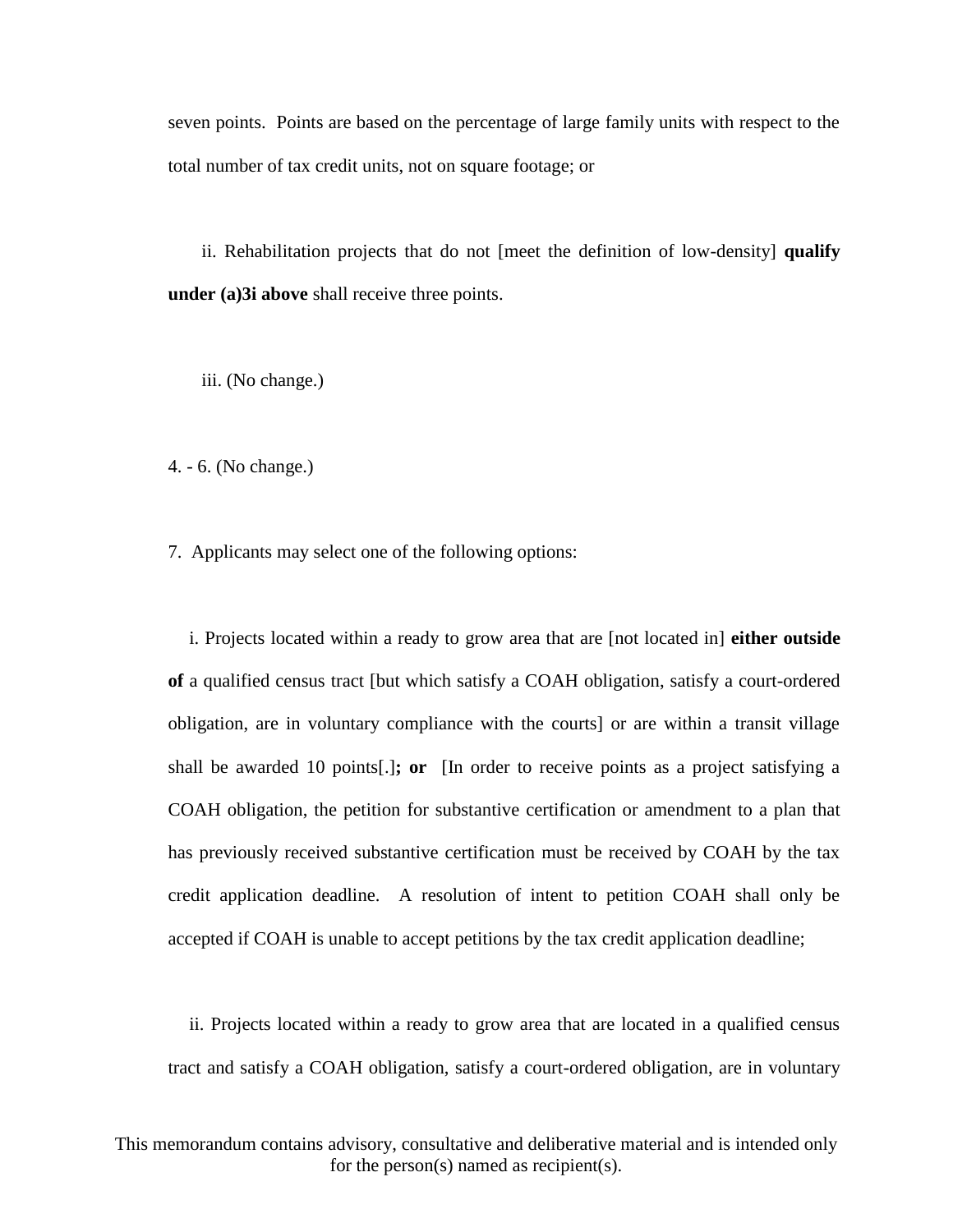compliance with the courts or are within a transit village shall be awarded eight points. In order to receive points as a project satisfying a COAH obligation, the petition for substantive certification or amendment to a plan that has previously received substantive certification must be received by COAH by the tax credit application deadline. A resolution of intent to petition COAH shall only be accepted if COAH is unable to accept petitions by the tax credit application deadline;]

iii. **ii.** Projects located within both a ready to grow area and a qualified census tract [which contribute to a concerted community revitalization plan] shall be awarded seven points. [HOPE VI projects only shall not be required to submit a community revitalization plan to be eligible for points in this point category; or

iv. Projects located within a ready to grow area only shall be awarded five points.]

8. NJHMFA awards up to three points for the provision of unit amenities. One point will be awarded per amenity offered. The costs of the amenities must be shown in the capital and/or operating budgets, as appropriate. Amenities must be appropriate to the proposed tenant population. The list provided below is not all-inclusive. [Substitutions are permitted at NJHMFA discretion; however, it] **Substitution of amenities is only permitted with prior approval from NJHMFA. It** is incumbent upon the applicant to demonstrate how each substitute amenity provides a comparable benefit to the tenants as those amenities listed below.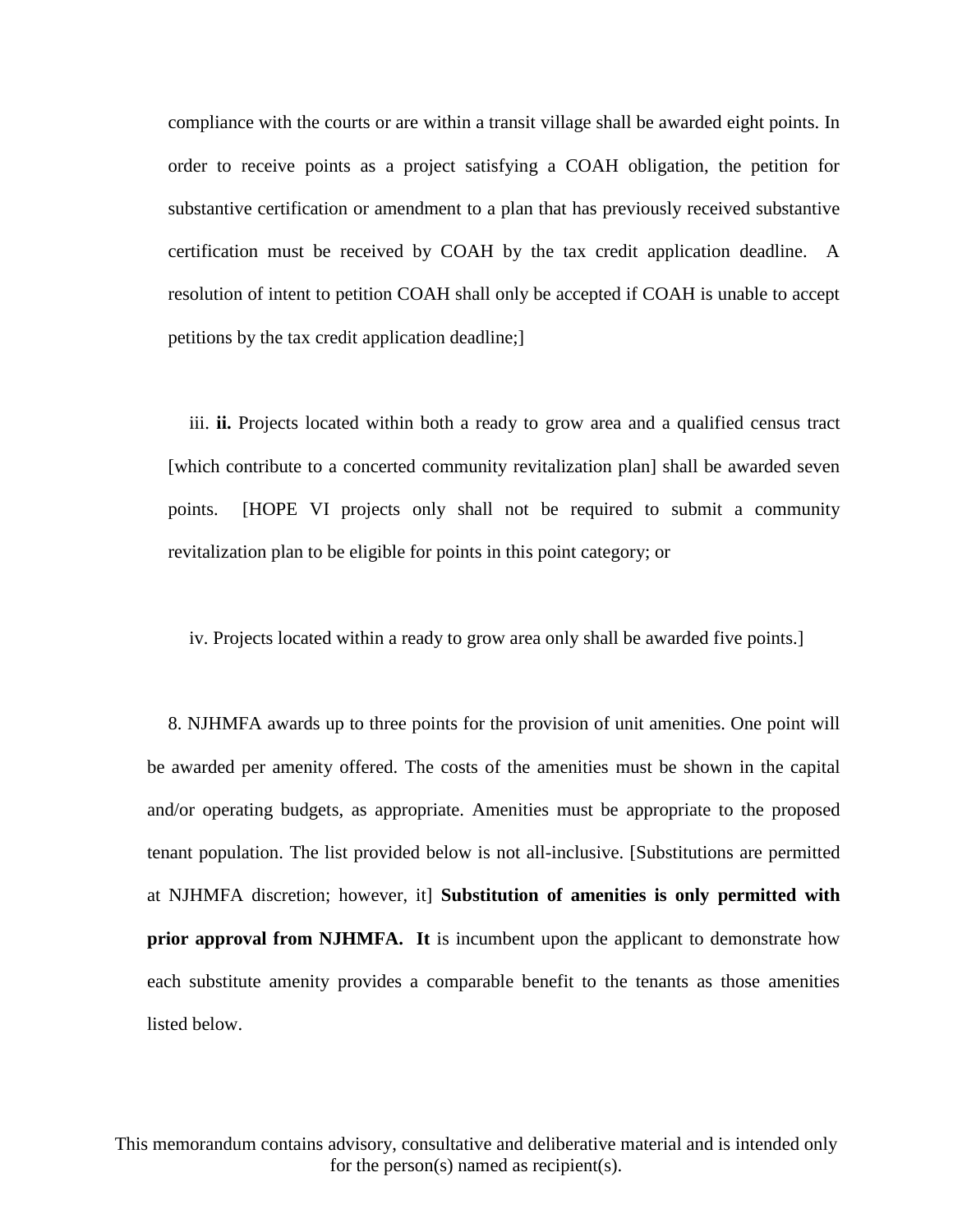i. - xiv. (No change.)

9. NJHMFA awards points for the provision of project amenities, up to a maximum of two points. One point will be awarded per amenity provided. The costs of the amenities must be shown in the capital and/or operating budgets, as appropriate. Amenities must be appropriate to the proposed tenant population. Applicants may select any combination of the following amenities in order to receive the maximum two points. The list provided below is not all-inclusive. [Substitutions are permitted at NJHMFA discretion; however, it] **Substitution of amenities is only permitted with prior approval from NJHMFA. It** is incumbent upon the applicant to demonstrate how each substitute amenity provides a comparable benefit to the tenants as those amenities listed below.

i. - vii. (No change.)

10. Projects which demonstrate community policing or public safety enhancements shall be awarded one point. Applicants may select any of the following strategies in order to receive the point. The list provided below is not all-inclusive. [Substitutions are permitted at NJHMFA discretion; however, it] **Substitutions are only permitted with prior approval from NJHMFA.** It is incumbent upon the applicant to demonstrate how the proposed substitution provides a comparable benefit to the tenants as those items listed below.

i. - viii. (No change.)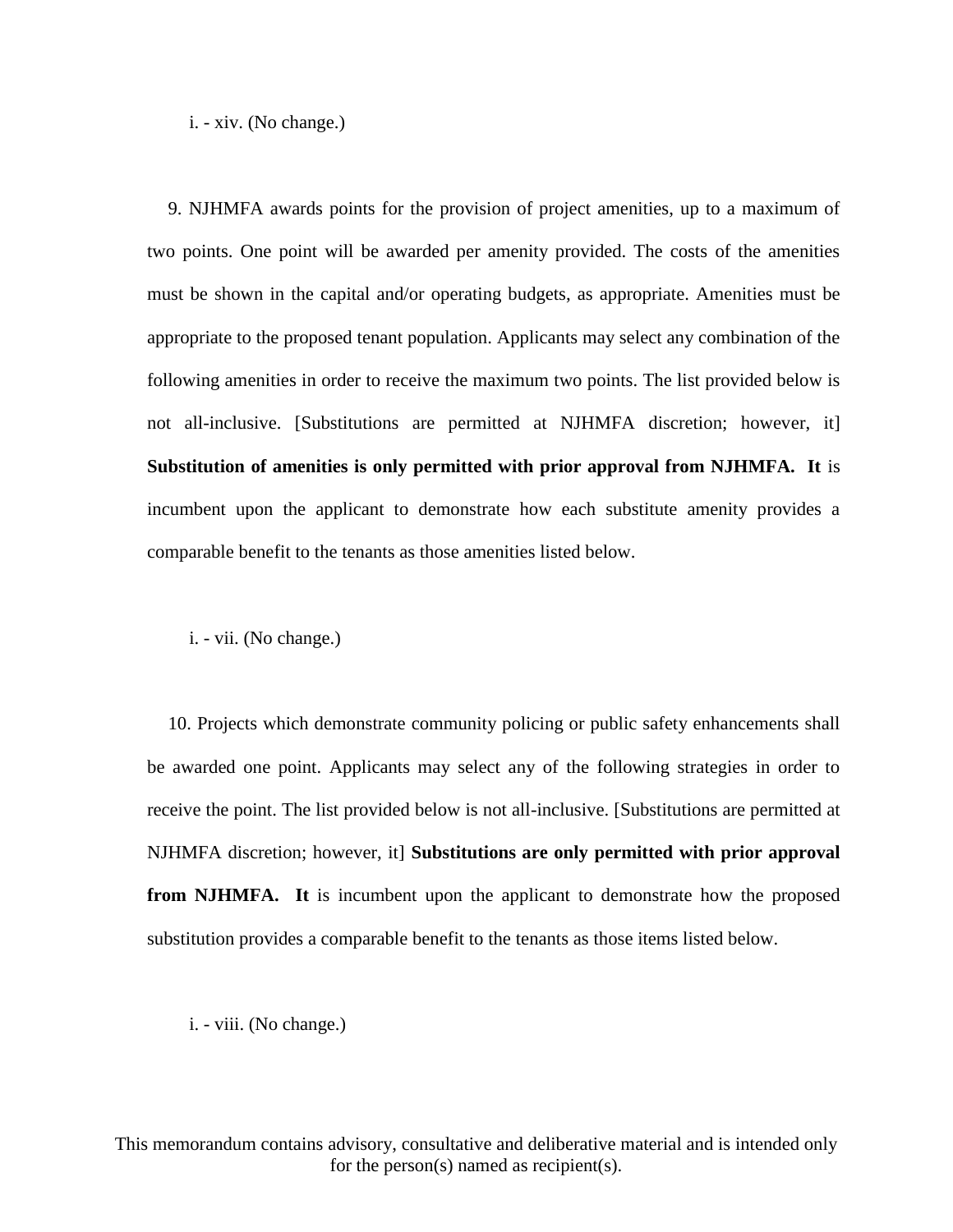11.-13. (No change.)

14. Applicants may select one of the following options. To qualify for this point category, a significant component of the development (40 percent or more of the units) shall be located within a historic building, a building being adaptively re-used or a building located on a Brownfields site:

i. - ii. (No change.)

iii. [Projects which are developed on a] Brownfields [site] **projects that have a Remedial Action Work Plan approved by the New Jersey Department of Environmental Protection (DEP) or its designee, or a No Further Action letter issued by the DEP for an unrestricted use within the past 10 years** shall receive two points[. In order to qualify for the Brownfields points, the application must include the site's]**; or**

**iv. Projects that have a** Brownfields Site Marketing Inventory (BSMI) Project Tracking Number [("OSP BF#")] that has been verified by the municipality **shall receive one point.** [If the site does not have a tracking number that has been verified by the municipality, a copy of the approved New Jersey Department of Environmental Protection (DEO) Remedial Action Work Plan or a No Further Action letter issued by DEP for an unrestricted use shall be submitted. For a list of Brownfields sites and the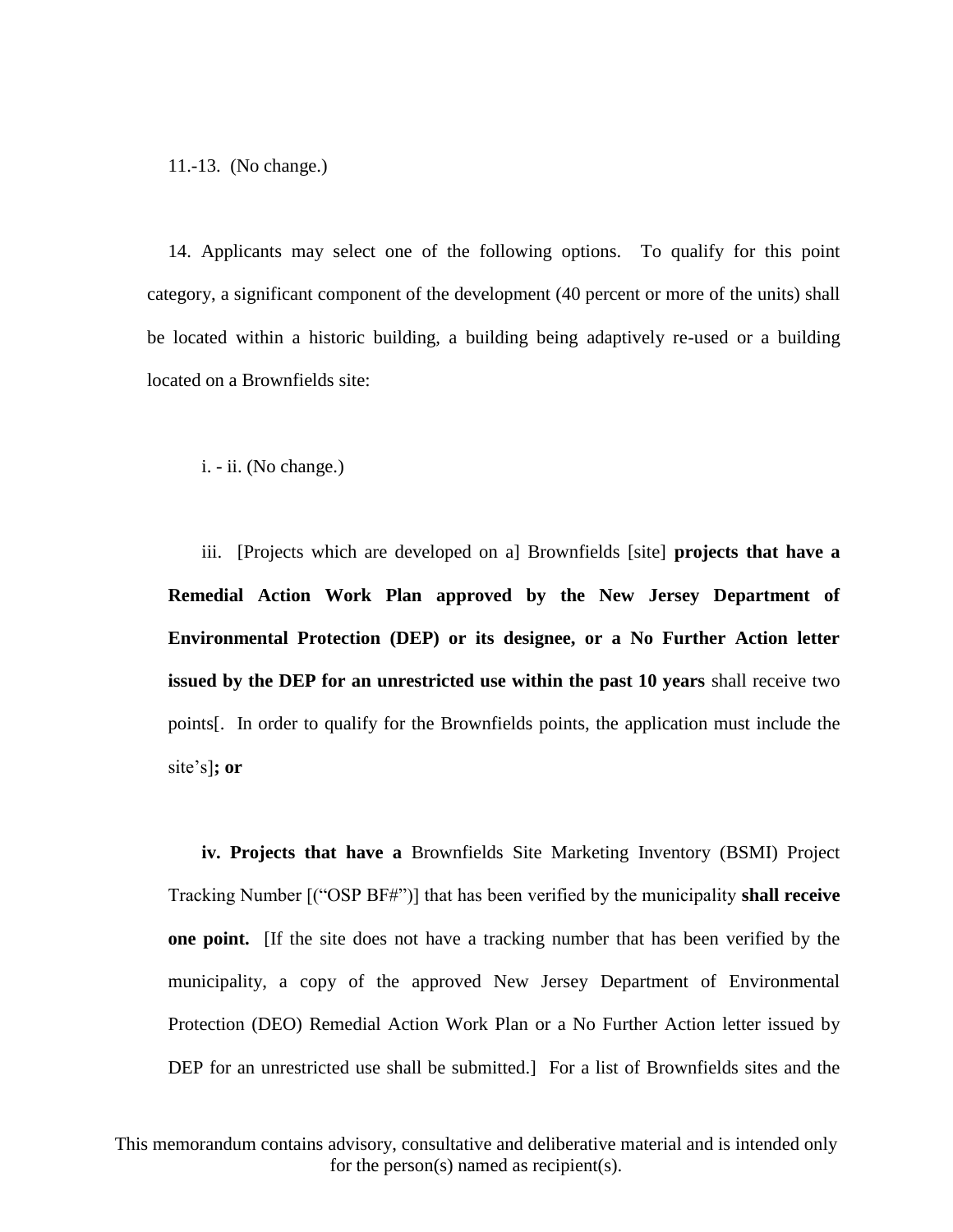corresponding tracking numbers, please call the Office [of Smart Growth] **for Planning Advocacy** in the New Jersey Department of Community Affairs at (609) 292-7156 **or visit http://www.njbrownfieldsproperties.com/**.

15. - 18. (No change.)

19. Applications which have a general partner, voting member, developer, or related party that owns a managing or controlling interest in a New Jersey LIHTC project that has failed to submit its annual project certifications and/or [building status reports] **annual tenant information** shall have 10 points deducted from the application's score. Failure to respond to this point category shall result in the deduction of points as provided under this paragraph. Applications that receive negative points in this category do not qualify for the set-asides described at N.J.A.C. 5:80-33.4, 33.5, 33.6 and 33.7.

20. (No change.)

21. [Projects that certify to start construction within 120 days of the tax credit award shall be awarded two points. If points are awarded under this provision, failure to start construction within 120 days shall result in immediate recapture of the tax credit award.] **Projects that rent a minimum of five units or five percent of the total project costs, whichever is greater, to individuals with special needs and meet the criteria of N.J.A.C. 5:80-33.12(c)14 shall receive one point.**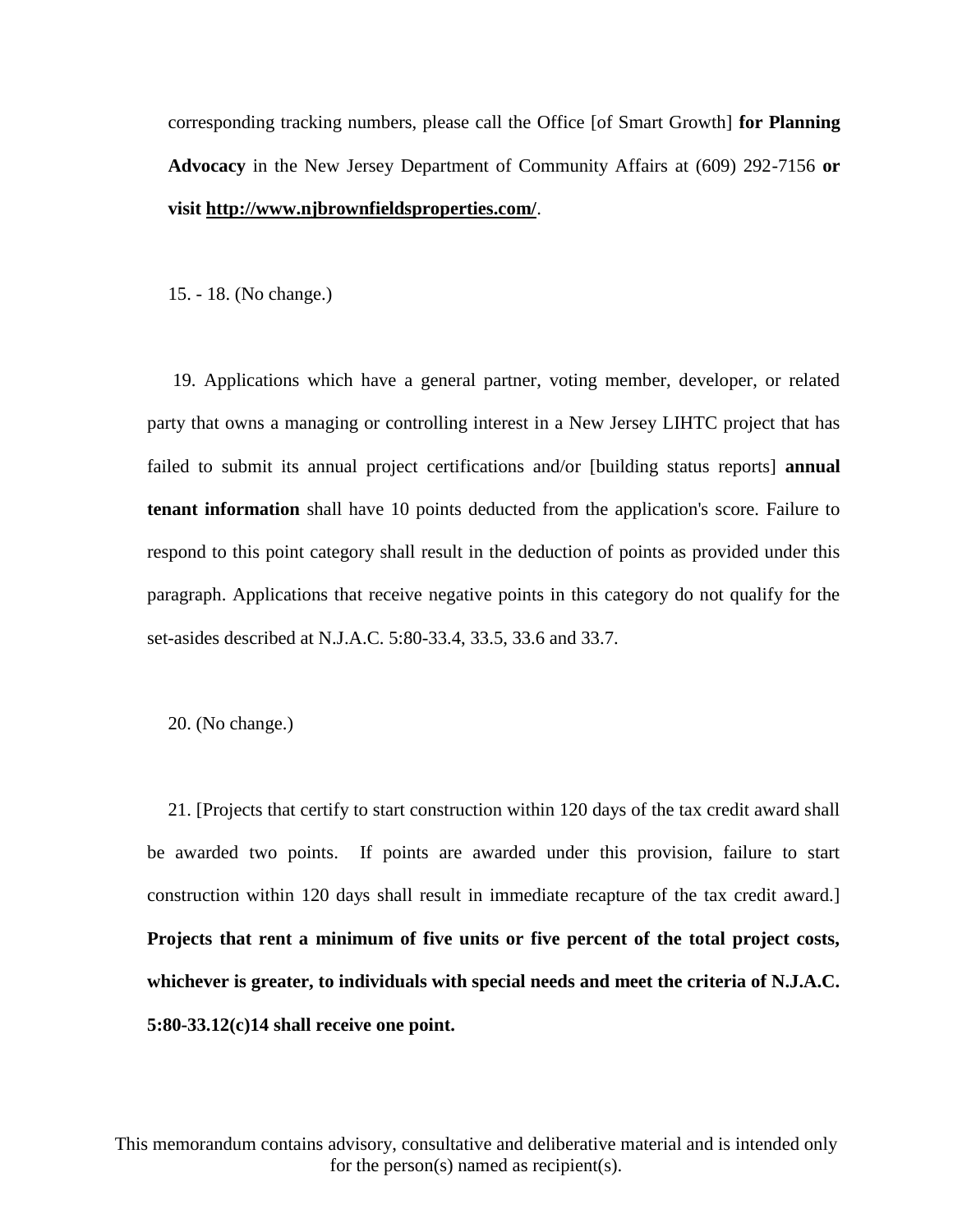22. Projects that select the 20 percent at 50 percent Federal set aside as defined under Section  $42(g)(1)(A)$  of the Code or elect to restrict 10 percent of the tax credit units to households earning 30 percent or less of area median income adjusted for family size shall receive one point. If the 20 percent at 50 percent election is selected, all tax credit units shall be restricted to 50 percent of the area median income adjusted for family size. For example, if the project has an applicable fraction of 100 percent, 100 percent of the units shall be restricted to 50 percent of the area median income adjusted for family size. The election shall be reflected on each building's IRS Form 8609 and/or on the deed of easement and restrictive covenant. **Projects that select the 10 percent at 30 percent option must**  still satisfy the Code minimum tenant income elections at Section  $42(g)(1)(A)$  or  $(B)$ **and demonstrate that best efforts will be made to distribute the 30 percent units proportionately across all unit sizes.**

23. (No change.)

5:80-33.16 Point system for the Senior Cycle

(a) The point system for the Senior Cycle includes all point categories of the Family Cycle except the point category at N.J.A.C. 5:80-33.15(a)3 concerning large family units and the point category at N.J.A.C. 5:80-33.15(a)7 concerning ready to grow areas is replaced with the following: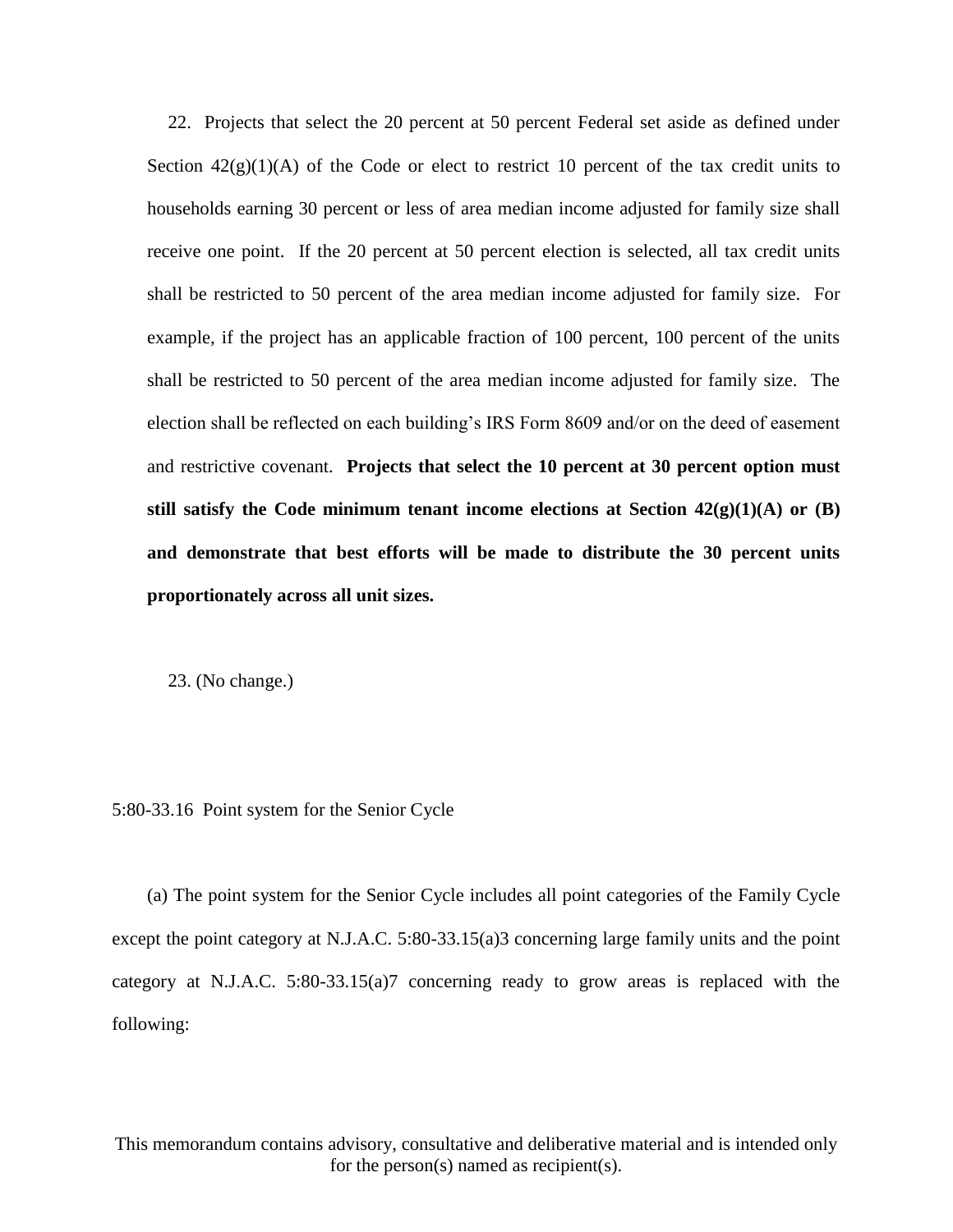1. Applicants may select one of the following options:

i. Projects located within both a ready to grow area and a qualified census tract [which contribute to a concerted community revitalization plan] shall be awarded seven points[. HOPE VI projects only shall not be required to submit a community revitalization plan to be eligible for points in this point category]; **or**

ii. Projects located within a ready to grow area that [satisfy a COAH obligation, satisfy a court-ordered obligation, are in voluntary compliance with the courts or] **are either outside of a qualified census tract or** are within a transit village shall be awarded 10 points. [In order to receive points as a project satisfying a COAH obligation, the petition for substantive certification or amendment to a plan that has previously received substantive certification must be received by COAH. A resolution of intent to petition COAH shall only be accepted if COAH is unable to accept petitions by the tax credit application deadline; or

iii. Projects located within a ready to grow area only shall be awarded five points.]

2. (No change.)

5:80-33.19 Tiebreaker system

(a) The following tiebreaker system shall be used in all cycles to break ties between projects with the same score: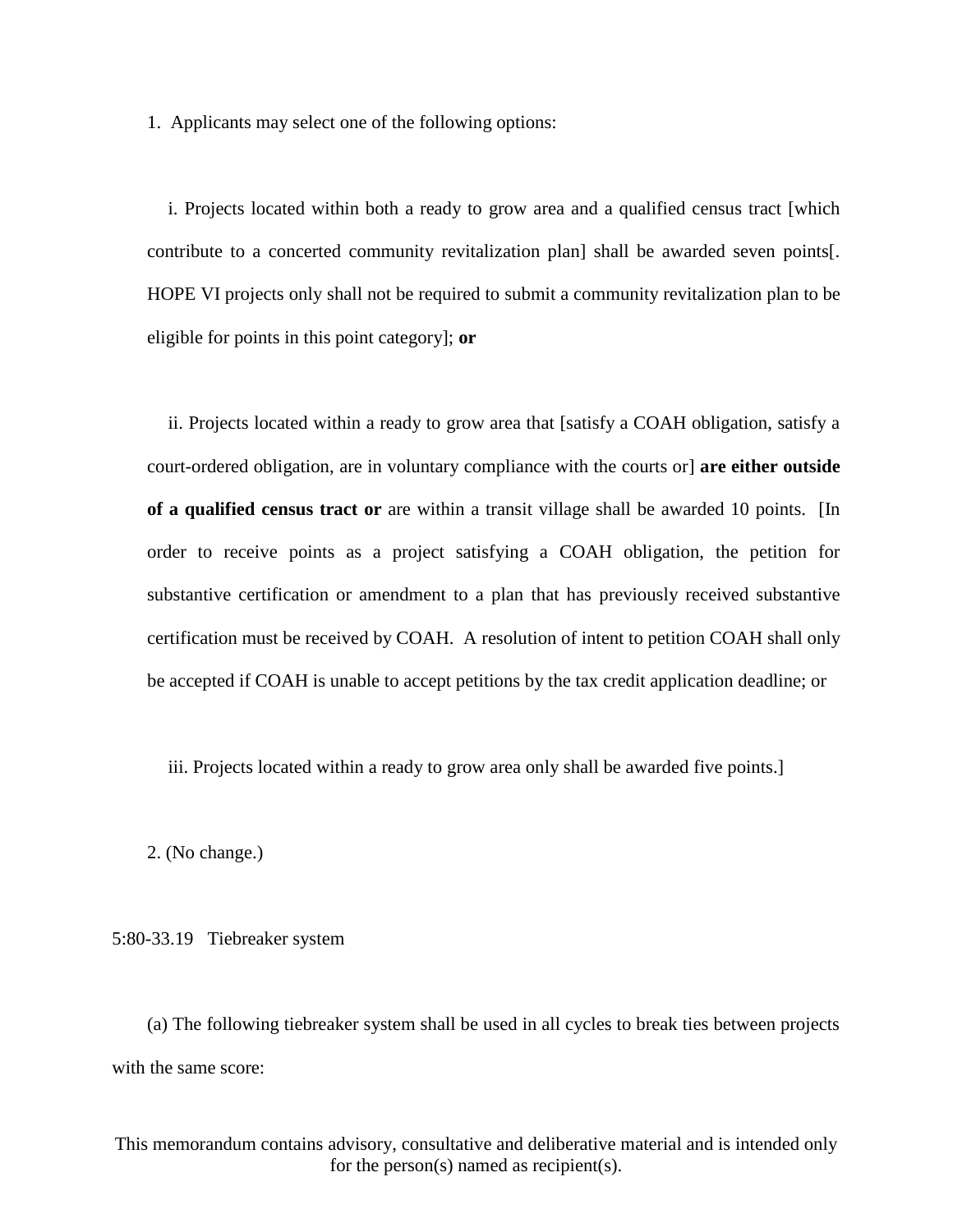1. If competing projects within a cycle have a tie score, a tax credit reservation shall be awarded to the project with the least amount of tax credits per tax credit [unit] **bedroom**.

2. (No change.)

5:80-33.22 Committee review and reconsideration process

(a) Based on the rankings, eligibility review and needs analysis, NJHMFA shall make reservation award recommendations to **a quorum of** the Tax Credit Committee. The Tax Credit Committee shall consist of the Commissioner of the Department of Community Affairs or designee, the Executive Director and three members of the NJHMFA [executive] staff designated by the Executive Director. After projects have been awarded tax credits based on their competitive rankings, the Tax Credit Committee shall have the authority to adjust the amount of Tax Credit Assistance Program (TCAP) subsidies, Tax Credit Exchange Program (TCX) subsidies and tax credits awarded to a project in order to fully exhaust subsidies provided under the American Recovery and Reinvestment Act of 2009, P.L. 111-5 (ARRA).

 $(b) - (c)$  (No change.)

5:80-33.24 Reservations, allocations and binding commitments

(a) (No change.)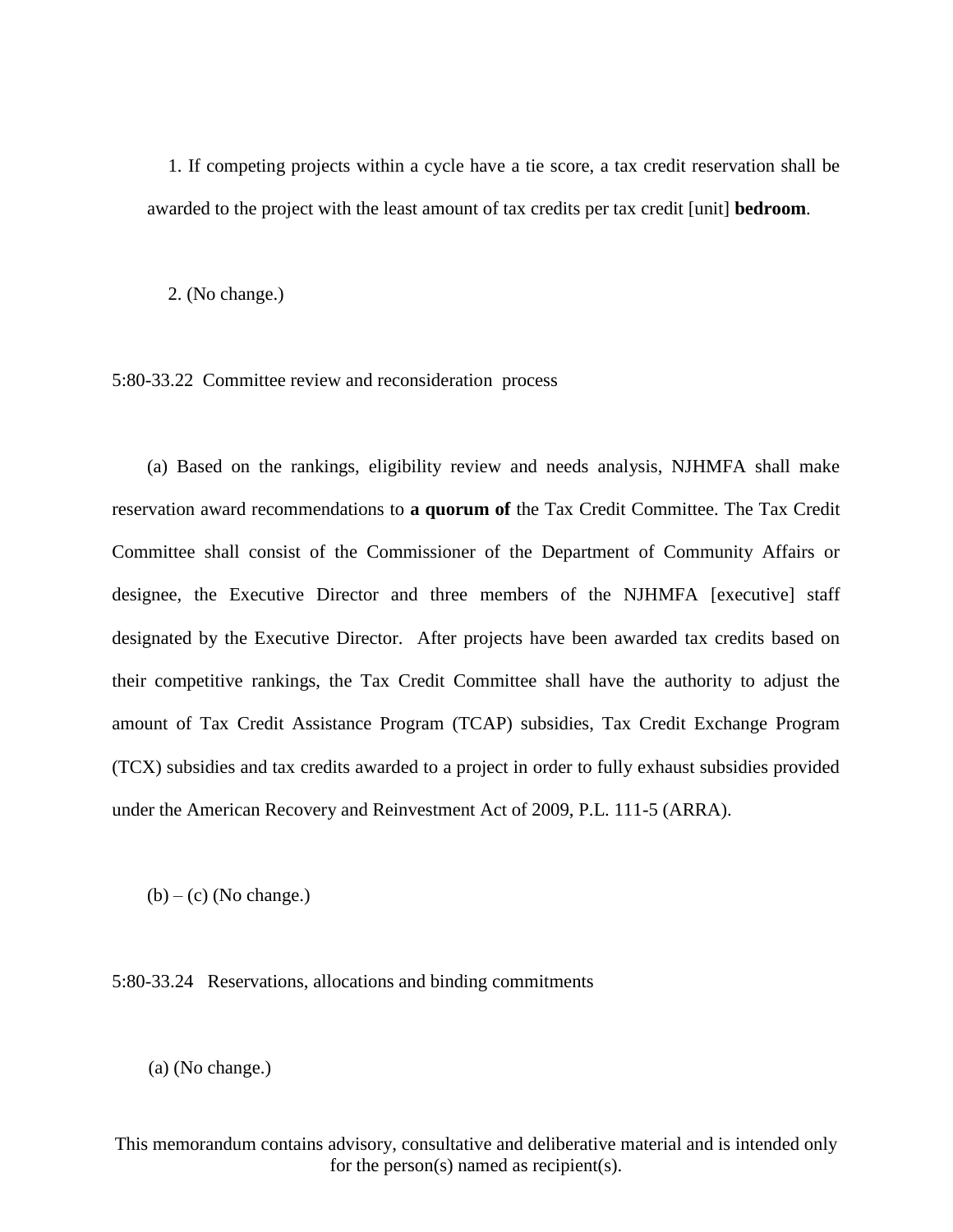(b) NJHMFA may, in its discretion, enter into a binding commitment to allocate credits from future years' tax credit authority to [projects described below] **fund projects that successfully compete in additional tranches of the Cycles at N.J.A.C. 5:80-33.4 through 33.7, subject to any set-asides thereunder, as the Tax Credit Committee may decide to conduct in its discretion, or projects**[:

1. Projects] in a competitive cycle affected by [a technical] **an** error as determined by the Tax Credit Committee. [The Tax Credit Committee may fund technical errors wholly from the Reserve (if sufficient credits exist), wholly through a binding commitment or through a combination of Reserve credits and a binding commitment. Projects receiving credits from the Reserve must meet the 10 percent carryover test within the time frame described in (a) above.] In no event shall the project receive credits and/or a binding commitment exceeding the maximum eligible tax credit amount**.**[; or

2. The next-highest ranking eligible project in the Final Cycle if that project received only a partial allocation because NJHMFA exhausted its tax credit authority for the current year. Together, the partial carryover allocation and the binding commitment shall not exceed the maximum eligible tax credit amount.]

5:80-33.26 Obtaining IRS Form 8609: deadlines and extension fees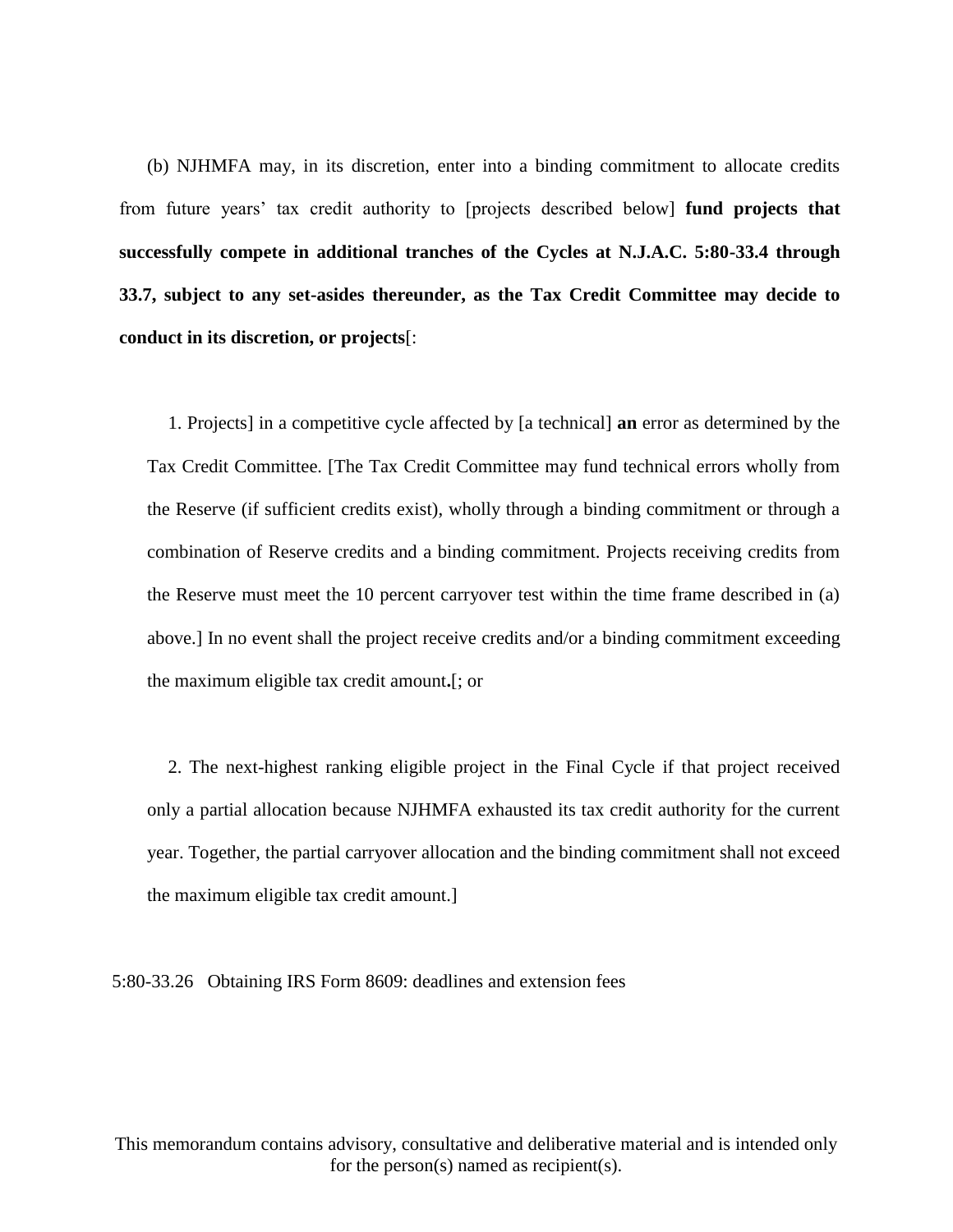(a) The IRS Form 8609 is the form used by owners to claim the low-income housing tax credit. A form is issued for each building in the project that contains tax credit units. Prior to issuance of the IRS Form 8609, NJHMFA must receive all required information from the owner, including the allocation/issuance fee described at N.J.A.C. 5:80-33.25. For projects receiving credits from the nonprofit set-aside, this shall include an attorney's opinion letter which states that no for-profit developer or member of the investor limited partner held a seat on the nonprofit's board of directors. NJHMFA (or its authorized designee) may also conduct an on-site inspection of the project to confirm that all representations made in the project's tax credit application have been met. Upon completion of the NJHMFA evaluation (which includes the placed in service needs analysis) and attendance by the project owner [and managing agent] **or representative** at an NJHMFA-sponsored compliance monitoring seminar, NJHMFA shall complete Part I of the IRS Form 8609 and shall forward a copy, as filed with the IRS, to the project owner. Owners should be sure to make copies of the signed IRS Form 8609 as a copy must be filed each year with Federal tax returns.

 $(b) - (d)$  (No change.)

5:80-33.32 Compliance monitoring

 $(a) - (c)$  (No change.)

(d) Owners/agents are required to keep records for each qualified low-income building in the project which will show for each year of the compliance period the following information:

This memorandum contains advisory, consultative and deliberative material and is intended only for the person(s) named as recipient(s).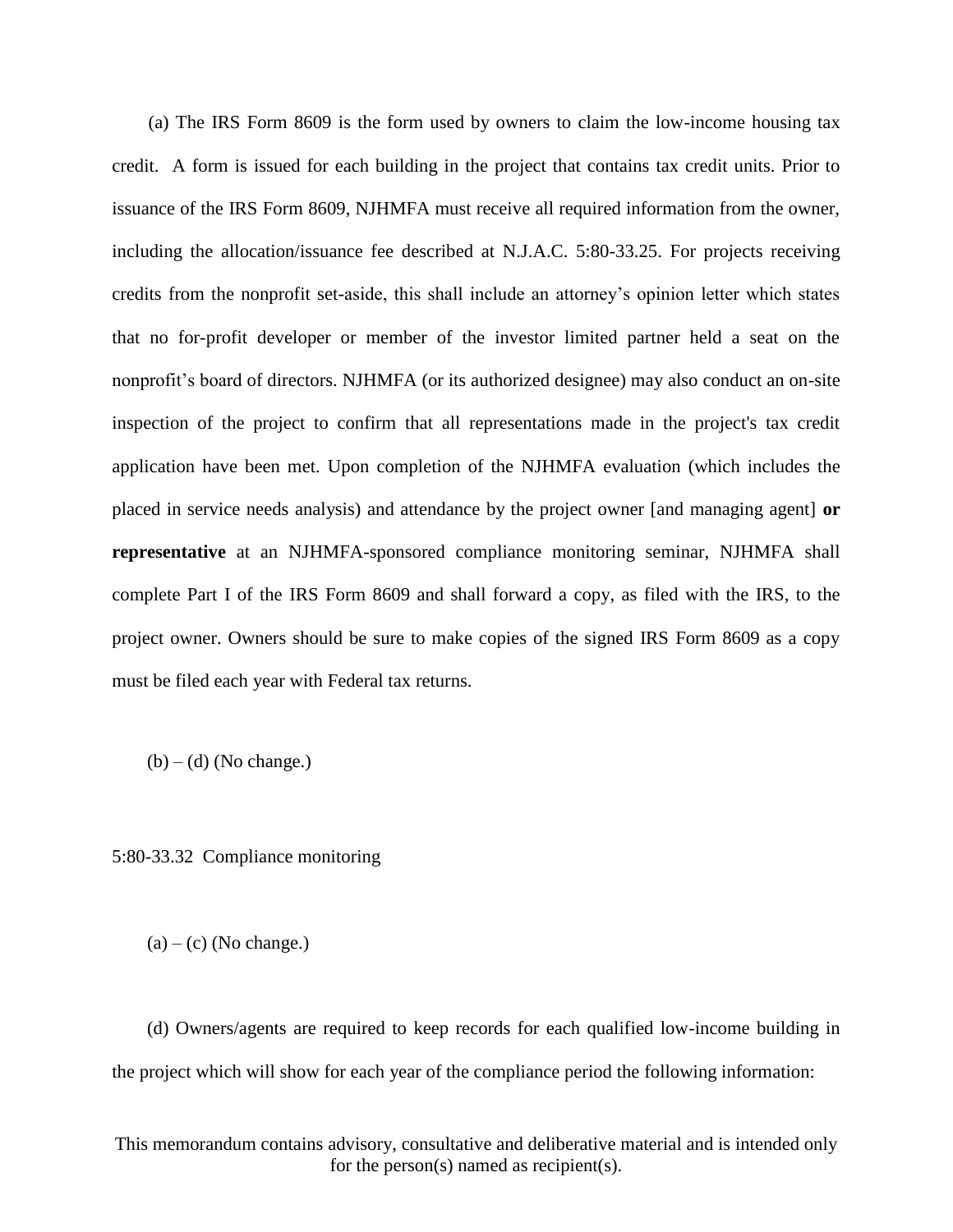1. - 3. (No change.)

4. The number of occupants and the number of full-time [college] students in each lowincome household;

5. (No change.)

6. The annual income certification of each low-income [tenant per unit] **household**;

7. Documentation to support each low-income tenant's income [certification] (that is, income verification from third parties such as employers or agencies paying unemployment compensation). Tenant income is calculated in a manner consistent with the determination of annual income under Section 8 of the United States Housing Act of 1937, not in accordance with the determination of gross income for Federal income tax liability. In the case of a tenant receiving housing assistance payments under Section 8, the documentation requirement is satisfied if the public housing authority provides a statement to the building owner declaring that the tenant's income does not exceed the applicable income limit under Section  $42(g)$  of the Code. [For 100 percent low-income buildings, income verification from third parties shall only be required for initial certification and the first re-certification.] **For 100 percent tax credit properties, an initial certification shall be required at move-in, followed by a re-certification on the one-year anniversary of move-in. Re-certification shall no longer be required in subsequent years, provided the property continues to**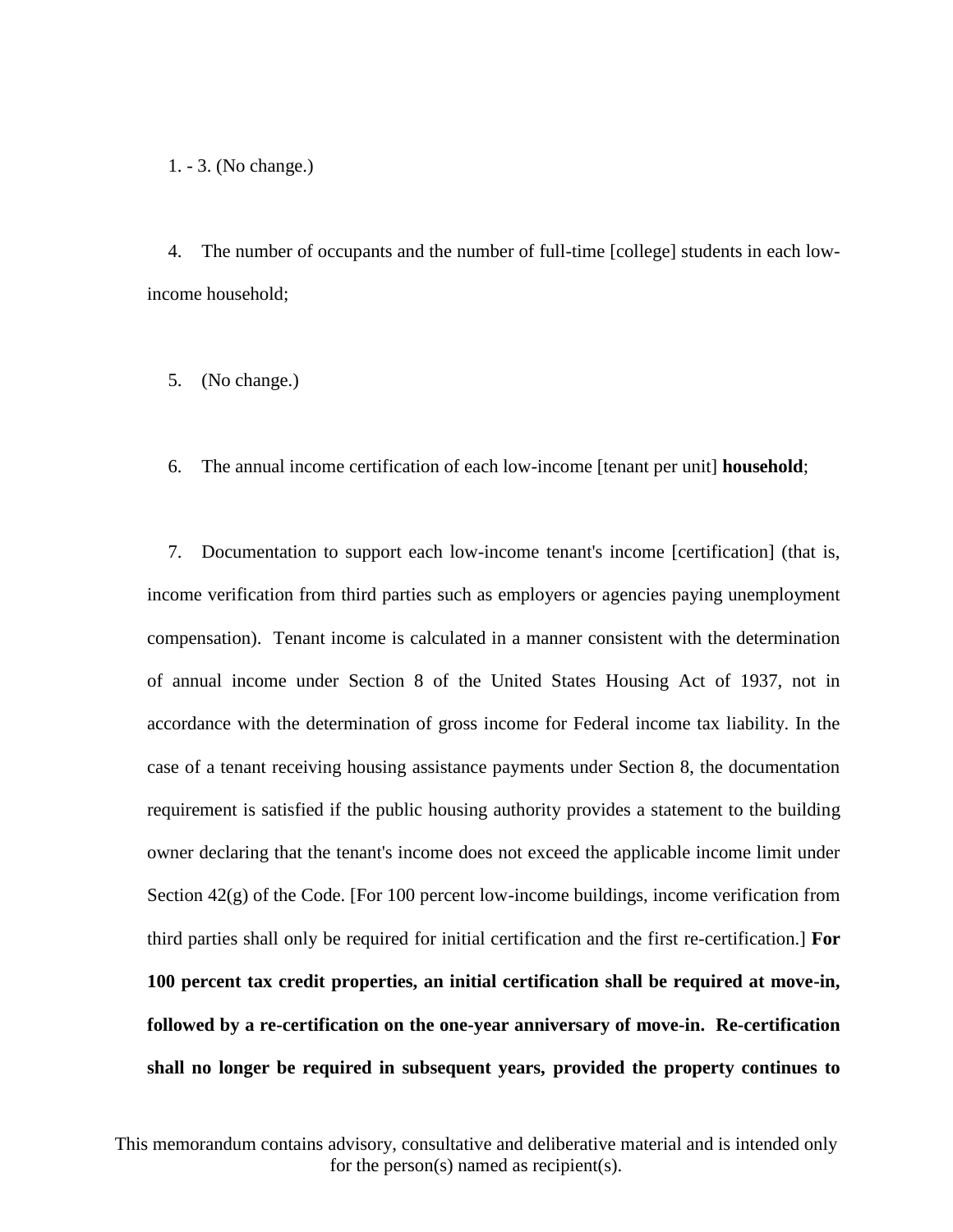**operate as 100 percent affordable. While a resident shall still be required to complete the Tenant Income Certification and other forms on an annual basis, third-party verification of income shall no longer be required**;

8. - 9. (No change.)

(e) (No change.)

(f) The owner/agent of a low-income housing project shall certify, under penalty of perjury, that it has complied with the low-income housing tax credit restrictions of the Code, the Qualified Allocation Plan and the project's tax credit application by providing an Owner's Certificate of Continuing Program Compliance to NJHMFA. The Owner's Certificate of Continuing Program Compliance shall be sent annually to NJHMFA for each year of the compliance period for the preceding 12-month period and contain the following:

#### 1. - 2. (No change.)

3. That the owner received an annual income certification from each low-income tenant and documentation to support that certification, or, in the case of a tenant receiving Section 8 Housing Assistance Payments, the statement from a public housing authority declaring that the tenant's income does not exceed the applicable limit under Section  $42(g)$  of the Code[. For an exception to the portion of this requirement regarding supporting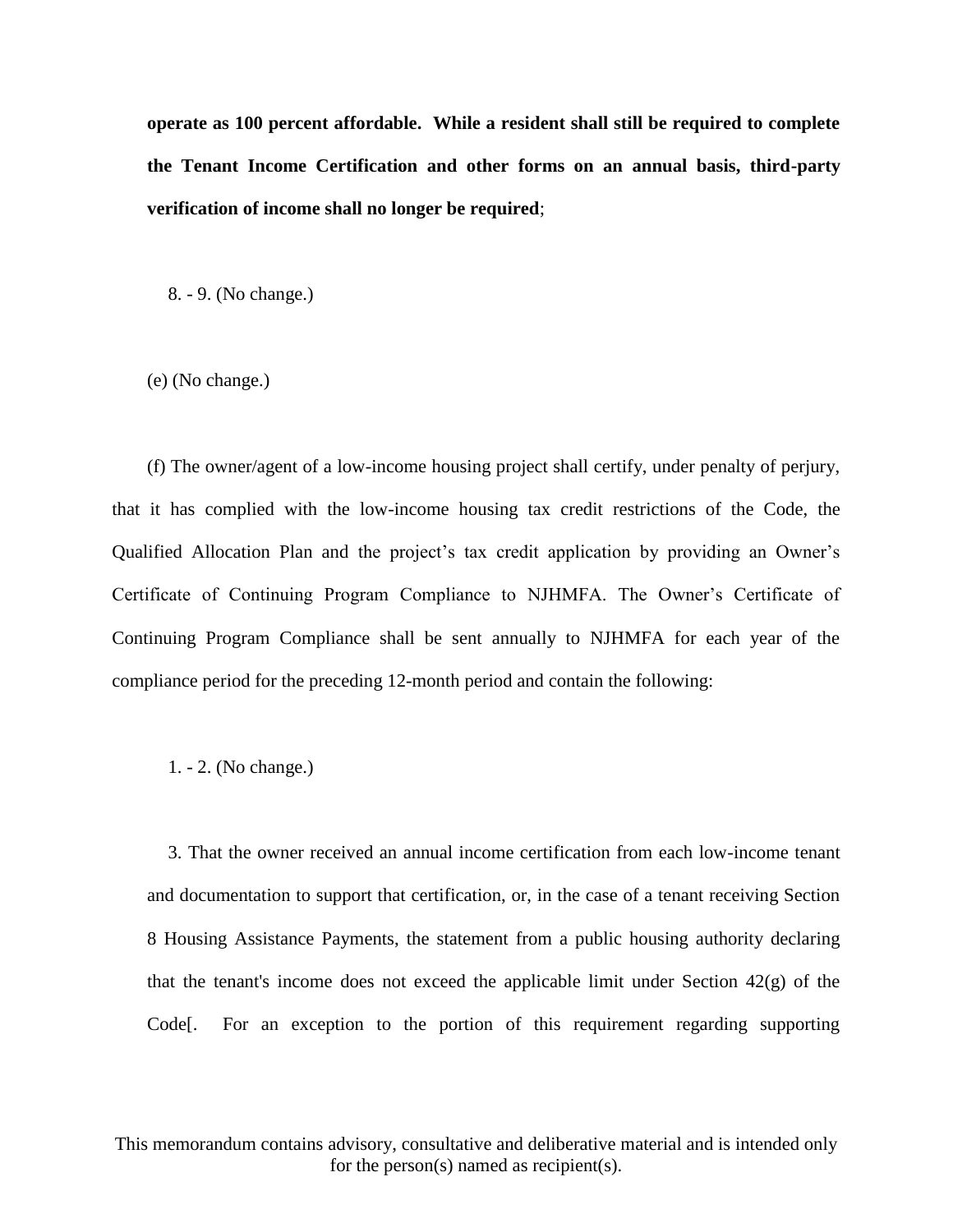documentation, see section  $42(g)(8)(B)$  of the Code which provides a special rule for a 100 percent low-income building];

4. - 14. (No change.)

**(g) As required by the Housing and Economic Recovery Act of 2008, 110 P.L. 289 (HR 3221) (HERA), owners are required to submit, on an annual basis, data pertaining to the residents of low-income housing tax credit (LIHTC)-funded units. Such data must contain, but is not limited to, income, rental assistance, disability status, monthly rental payment, race, ethnicity, family composition and age.** 

5:80-33.33 Owner's annual reports: deadlines

Pursuant to Section 1.42-5 of the IRS Regulations, NJHMFA requires the owners of all lowincome housing projects to submit annually to NJHMFA for review the Owner's Certificate of Continuing Program Compliance **via electronic copy** and the [Building Status Report] **annual tenant information**. The [Building Status Report] **annual tenant information** must indicate the income of and rent charged to tenants for each unit. This package shall be submitted on an annual basis via the MITAS/NJHMFA Low Income Housing Tax Credit Internet System and is due on January 31. Requests for extensions beyond the January 31 deadline must be submitted by December 31 of the prior year.